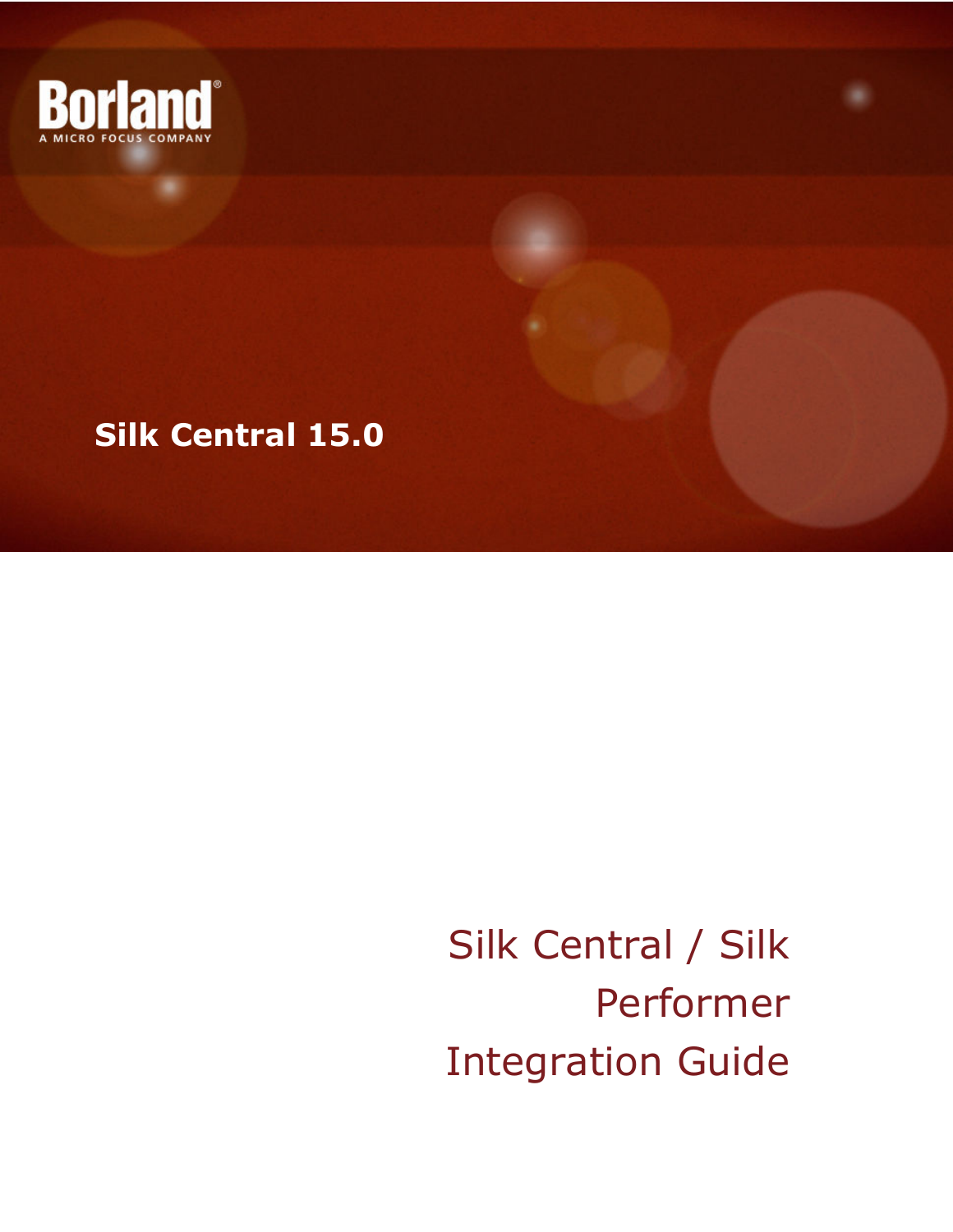**Micro Focus 575 Anton Blvd., Suite 510 Costa Mesa, CA 92626**

**Copyright © Micro Focus 2014. All rights reserved. Portions Copyright © 2004-2009 Borland Software Corporation (a Micro Focus company).**

**MICRO FOCUS, the Micro Focus logo, and Micro Focus product names are trademarks or registered trademarks of Micro Focus IP Development Limited or its subsidiaries or affiliated companies in the United States, United Kingdom, and other countries.**

**BORLAND, the Borland logo, and Borland product names are trademarks or registered trademarks of Borland Software Corporation or its subsidiaries or affiliated companies in the United States, United Kingdom, and other countries.**

**All other marks are the property of their respective owners.**

**2013-12-02**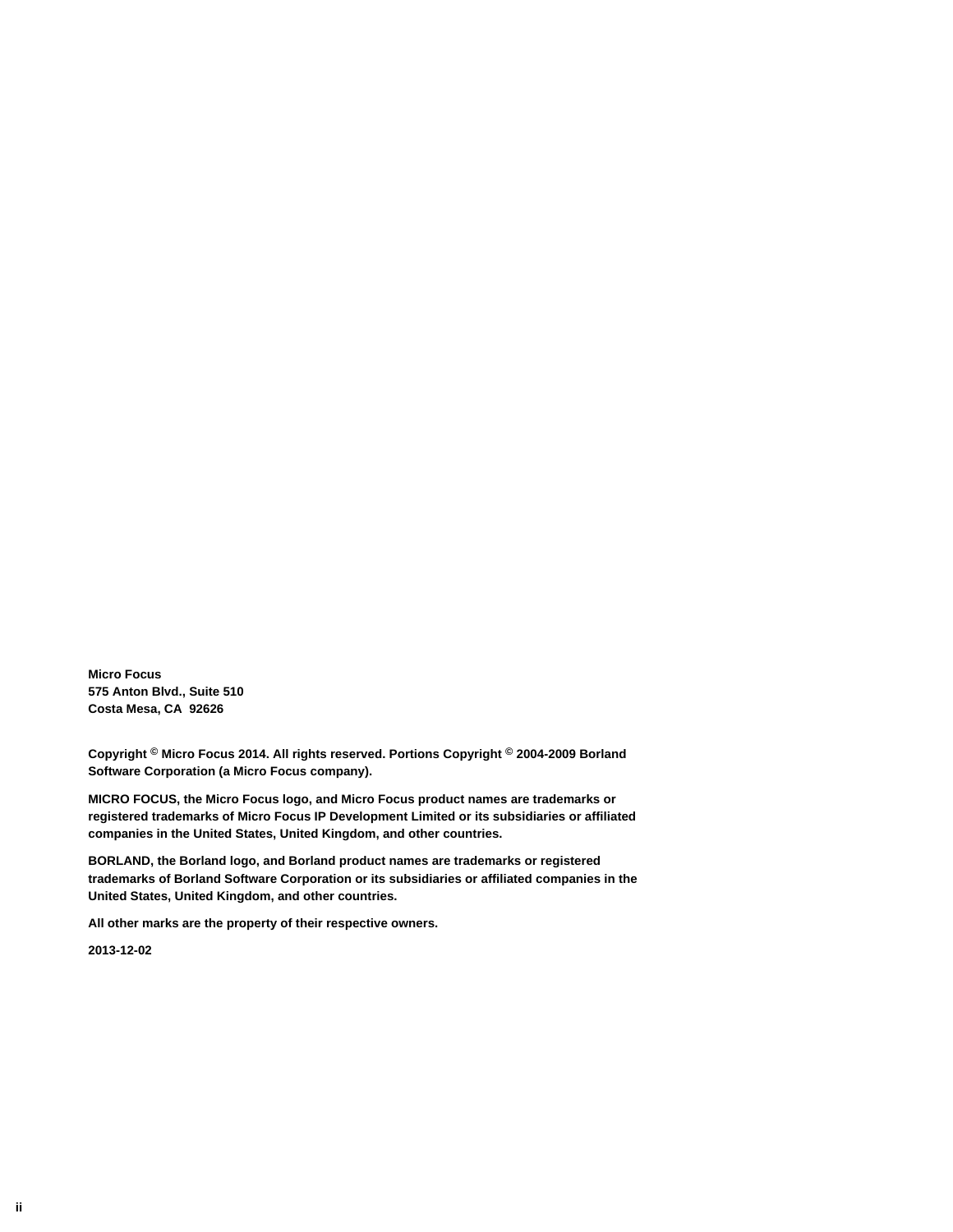## **Contents**

| <b>Introduction</b>                                                                                                                                                                                                            |  |
|--------------------------------------------------------------------------------------------------------------------------------------------------------------------------------------------------------------------------------|--|
| Overview                                                                                                                                                                                                                       |  |
|                                                                                                                                                                                                                                |  |
|                                                                                                                                                                                                                                |  |
| Configuring Access to Silk Central (and the continuum continuum continuum continuum continuum continuum continuum continuum continuum continuum continuum continuum continuum continuum continuum continuum continuum continuu |  |
|                                                                                                                                                                                                                                |  |
|                                                                                                                                                                                                                                |  |
|                                                                                                                                                                                                                                |  |
|                                                                                                                                                                                                                                |  |
| Outlining a Project manufactured by a strategy of the strategy of the strategy of the strategy of the strategy of the strategy of the strategy of the strategy of the strategy of the strategy of the strategy of the strategy |  |
|                                                                                                                                                                                                                                |  |
| Executing a Try Script Run (1990) (1990) 1990 (1991) 1991 (1991) 1991 (1991) 1991 (1991) 1991 (1992) 1991 (199                                                                                                                 |  |
| Executing a Try Script Run from Silk Performer <b>contains the Contract of Try Script Run</b>                                                                                                                                  |  |
| Customizing Your Test Script in TrueLog Explorer [11] [11] Customizing Your Test Script in TrueLog Explorer [1                                                                                                                 |  |
|                                                                                                                                                                                                                                |  |
| Uploading Your Project to Silk Central <b>contral and the Contract of Contract Contract Contract Control</b> 11                                                                                                                |  |
|                                                                                                                                                                                                                                |  |
| Uploading Projects to Silk Central manufactured and the Uploading Projects to Silk Central manufactured and th                                                                                                                 |  |
| Associating a Test Script with a Test Definition in Silk Central <b>Faculation</b> 12                                                                                                                                          |  |
|                                                                                                                                                                                                                                |  |
|                                                                                                                                                                                                                                |  |
|                                                                                                                                                                                                                                |  |
| Scheduling Your Execution Definition <b>contract to the Contract Order of August</b> 13                                                                                                                                        |  |
|                                                                                                                                                                                                                                |  |
|                                                                                                                                                                                                                                |  |
|                                                                                                                                                                                                                                |  |
| Preparing an Agent Clusters File for Silk Central manumumumumumumumum 15                                                                                                                                                       |  |
| Successfully Running a Silk Performer Project in Silk Central <b>manual manual</b> 22                                                                                                                                          |  |
|                                                                                                                                                                                                                                |  |
| Viewing Test Run Details (22) Martin March 22 (23) March 2014 (23) March 2014 (24) March 2014 (24) March 2014                                                                                                                  |  |
| How Silk Central Manages Silk Performer Test Results [11, 11, 11, 11, 11, 11, 11, 11, 22                                                                                                                                       |  |
| Analyzing Results in Performance Explorer [11,111]. Analyzing Results in Performance Explorer [23]                                                                                                                             |  |
|                                                                                                                                                                                                                                |  |
|                                                                                                                                                                                                                                |  |
|                                                                                                                                                                                                                                |  |
| Uploading Test Results to Silk Central <b>manual contract of the Contract Contract</b> 24                                                                                                                                      |  |
|                                                                                                                                                                                                                                |  |
|                                                                                                                                                                                                                                |  |
| Analyzing Cross Load-Test Reports (25) Manual Manuscritics (25) Analyzing Cross Load-Test Reports                                                                                                                              |  |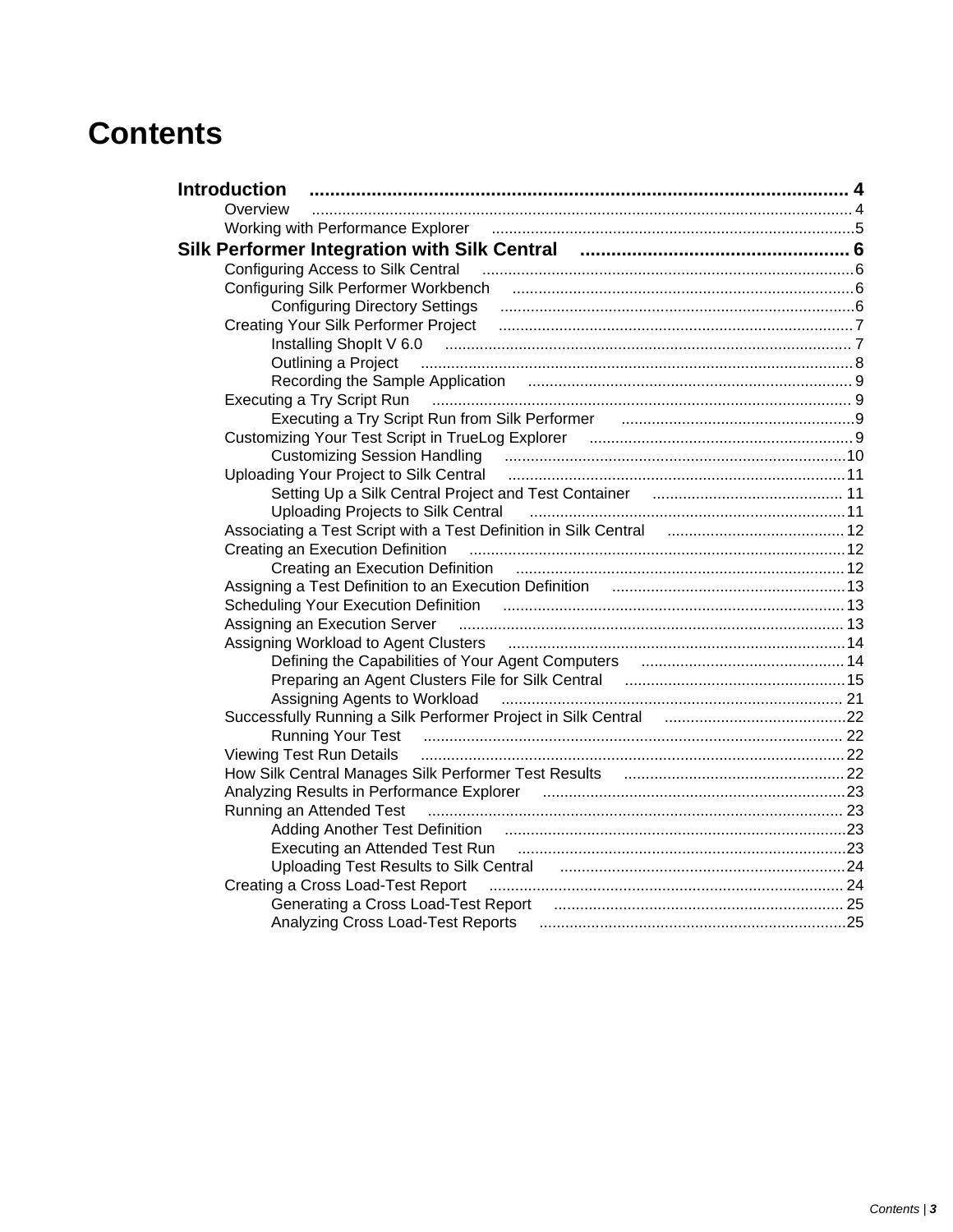# <span id="page-3-0"></span>**Introduction**

This tutorial guides you through a typical Silk Performer / Silk Central Test Manager (Silk Central) integration scenario and provides you with the information you need to make the most of the integration.

### **Overview**

Silk Performer (version 7.1 or later) is fully integrated with the test-planning and test-execution functionality of Silk Central. Silk Performer projects can be integrated into Silk Central test plans and executed directly from Silk Central. This allows for powerful test-result analysis and reporting. It also enables unattended Silk Performer tests, which are tests that are run automatically by Silk Central based on pre-configured schedules.

From Silk Central, Silk Performer projects can be opened directly in Silk Performer for the editing of scripts and settings. Edited Silk Performer projects can subsequently be uploaded back to Silk Central to make them available for future test executions.

Integration with Silk Central also enables access to your test plans directly from Silk Performer Workbench, allowing you to easily open, edit, and upload your Silk Central test projects from Silk Performer. Access to Silk Central is completely Internet-enabled, allowing access from a Web browser or Silk Performer Workbench.

The results of the most recent test runs in Silk Performer, excluding recent Try Script runs, can also be uploaded to Silk Central and associated with test definitions. To do this, Silk Performer searches its directories for the most recent directory that includes a baseline report file. The files in the directory are then uploaded to Silk Central.

#### **Load Test Results**

Silk Performer stores all data that are generated during load test runs (including time series data, TrueLog files, result files, and summary data) in the central Silk Central repository, which is easily accessible via the Silk Central Web GUI.

#### **Cross Load-Test Analysis**

Silk Performance Explorer offers a cross load-test comparison-report facility. Simply browse your Silk Central test plans with Performance Explorer and select up to four load-test runs for comparison. Or select local test results for comparison. Heat fields and rankings help you analyze the results of your optimization efforts across test runs.

#### **Source Control Integration**

Silk Performer integrates with the source control profiles of Silk Central. For additional information regarding Silk Central source control profiles, refer to Silk Central Help. Source-code control functionality, such as checking files in and out and getting the latest file versions, is available directly from Silk Performer and is executed automatically when you open test projects from Silk Central or upload edited projects to Silk Central.

#### **Enhanced Test Asset Management**

Silk Performer provides additional directories for custom user data and Silk Performer include files (BDH) enabling you to better organize your test scripts and test data and to share them across multiple projects.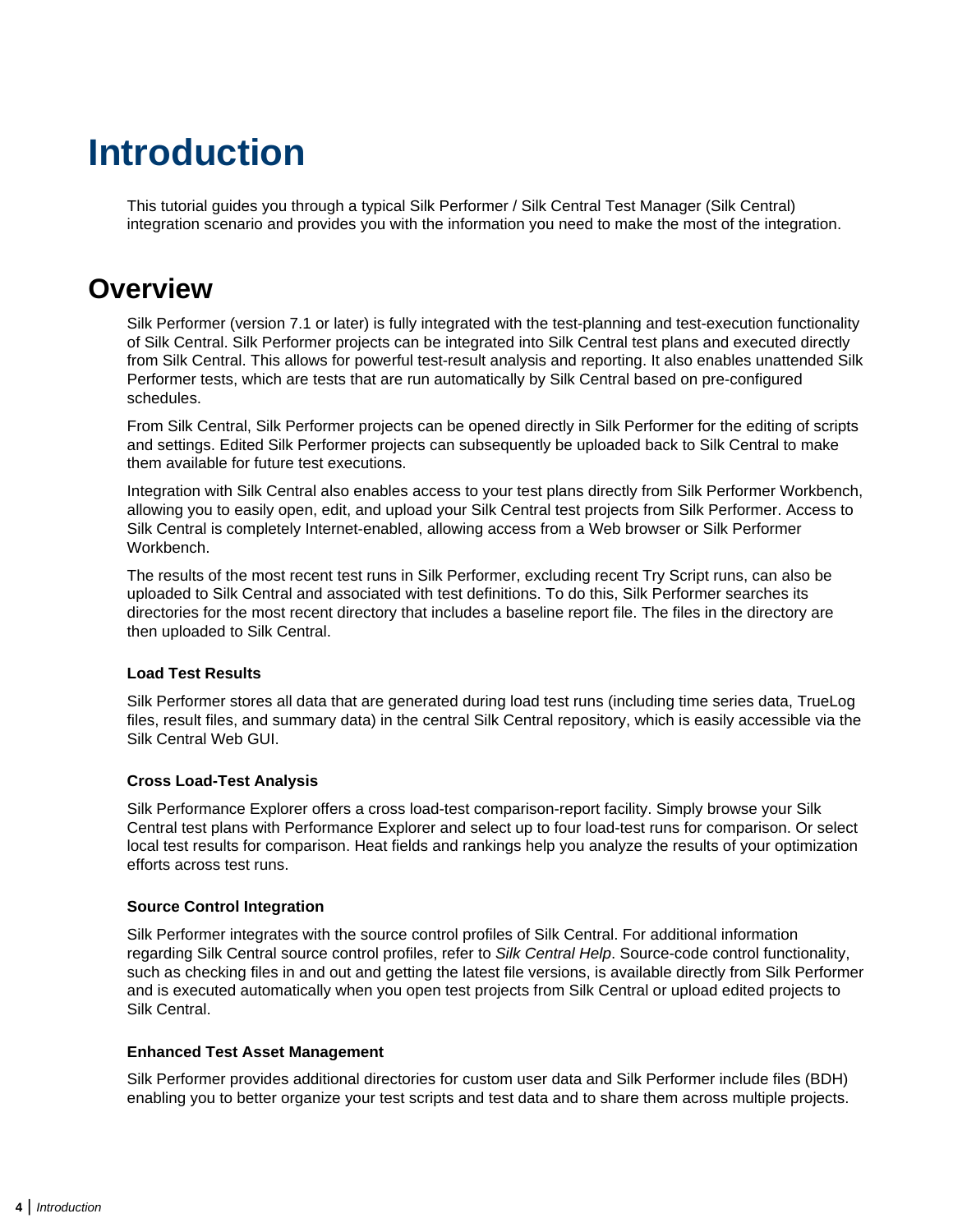#### <span id="page-4-0"></span>**Dynamic Workload-Assignment to Agent Clusters**

Silk Performer workload delivered by Silk Central can make use of dynamic workload-to-agent assignment. The dynamic workload-assignment functionality in Silk Performer matches your specific test requirements to the replay capabilities of available agent computers at execution time.

### **Working with Performance Explorer**

Performance Explorer can be used for in-depth analysis of test runs. Performance Explorer results analysis can be launched directly from Silk Central through execution runs on the **Runs** page. Results analysis can also be launched from Performance Explorer. For additional information, refer to Performance Explorer Help.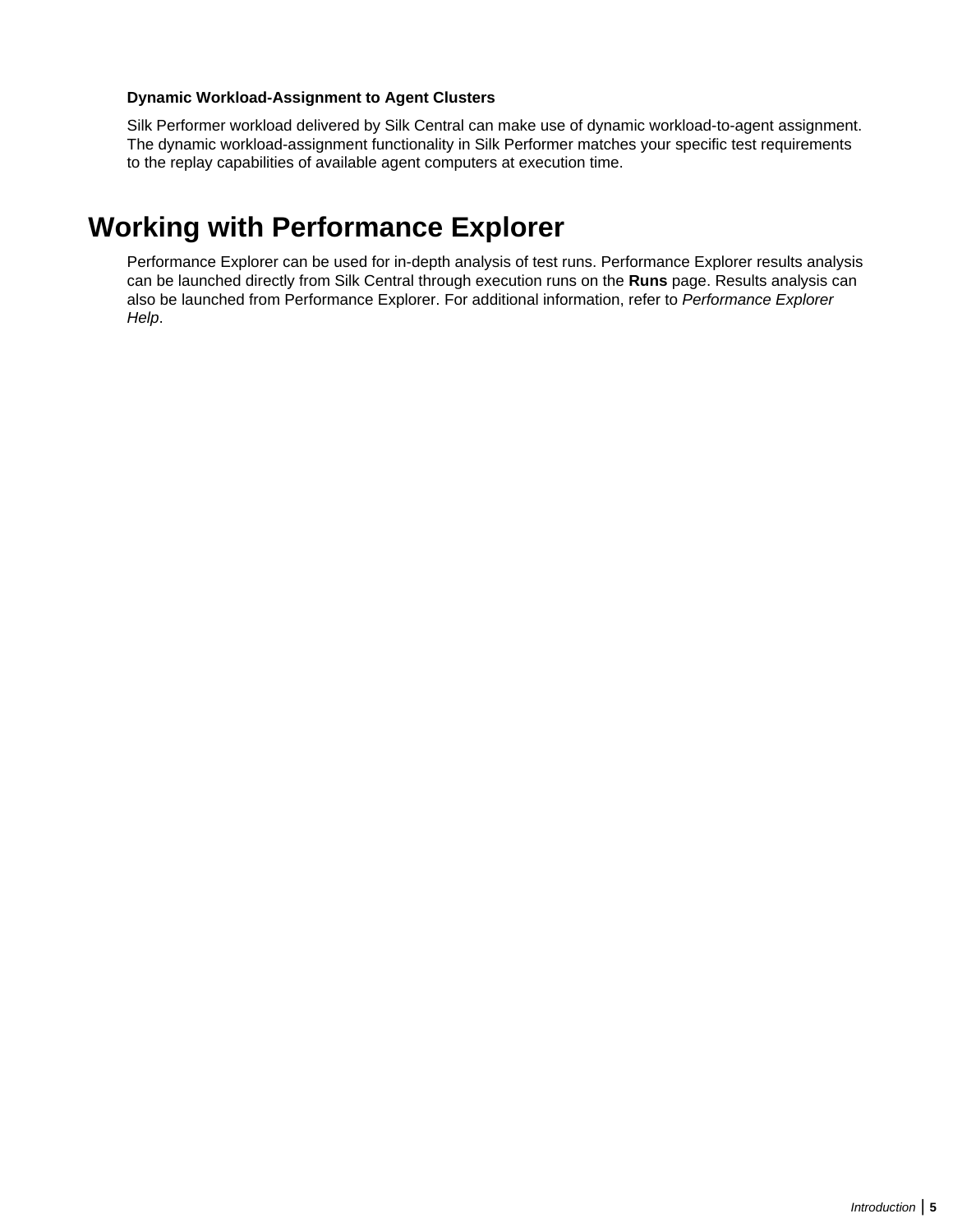# <span id="page-5-0"></span>**Silk Performer Integration with Silk Central**

**Note:** This tutorial assumes that you have a working knowledge of both Silk Central and Silk Performer.

This tutorial walks you through a typical integration scenario between Silk Performer and Silk Central, demonstrating the following:

- Configuring Silk Performer for use with Silk Central.
- Setting up Silk Central test definitions and execution definitions.
- Executing Silk Performer tests from Silk Central.
- Analyzing test results in Performance Explorer.
- Generating cross load-test reports.

### **Configuring Access to Silk Central**

To begin this tutorial, you must configure access to Silk Central from Silk Performer.

- **1.** Select **Settings** > **System** from the Silk Performer menu bar. The **System Settings Workbench** dialog box displays.
- **2.** Click the **Test Manager** tab.
- **3.** In the **Hostname** text box, type the host name or IP address of the host where the Silk Central front end server is running.

Do not include the http:// protocol in the host name.

- **4.** In the **Port** text box, specify the number of the port on which Silk Central is listening. This port is typically 80 when using an ISAPI Web server. The port is typically 19120 for standalone Web server configurations.
- **5.** Type valid user credentials in the **Username** and **Password** text boxes.
- **6.** Click **OK**.
- **7.** Optional: To configure proxy settings for your server environment, click **Internet Options** to open the **Internet Properties** dialog box. Click the **Connections** tab, then click **LAN settings**.

### **Configuring Silk Performer Workbench**

In addition to Silk Central access, other basic Silk Performer testing configurations can be set through **Workbench** system settings. If you already have a fully configured Silk Performer installation, you may not need to configure these settings to complete this tutorial.

### **Configuring Directory Settings**

You can specify the directories where Silk Performer files are stored. The default directories are set up during installation. You can specify alternative or additional directories on the **Directories** page. You can also define locations for the following:

- Testing scripts
- Include files
- Test result files
- User-data files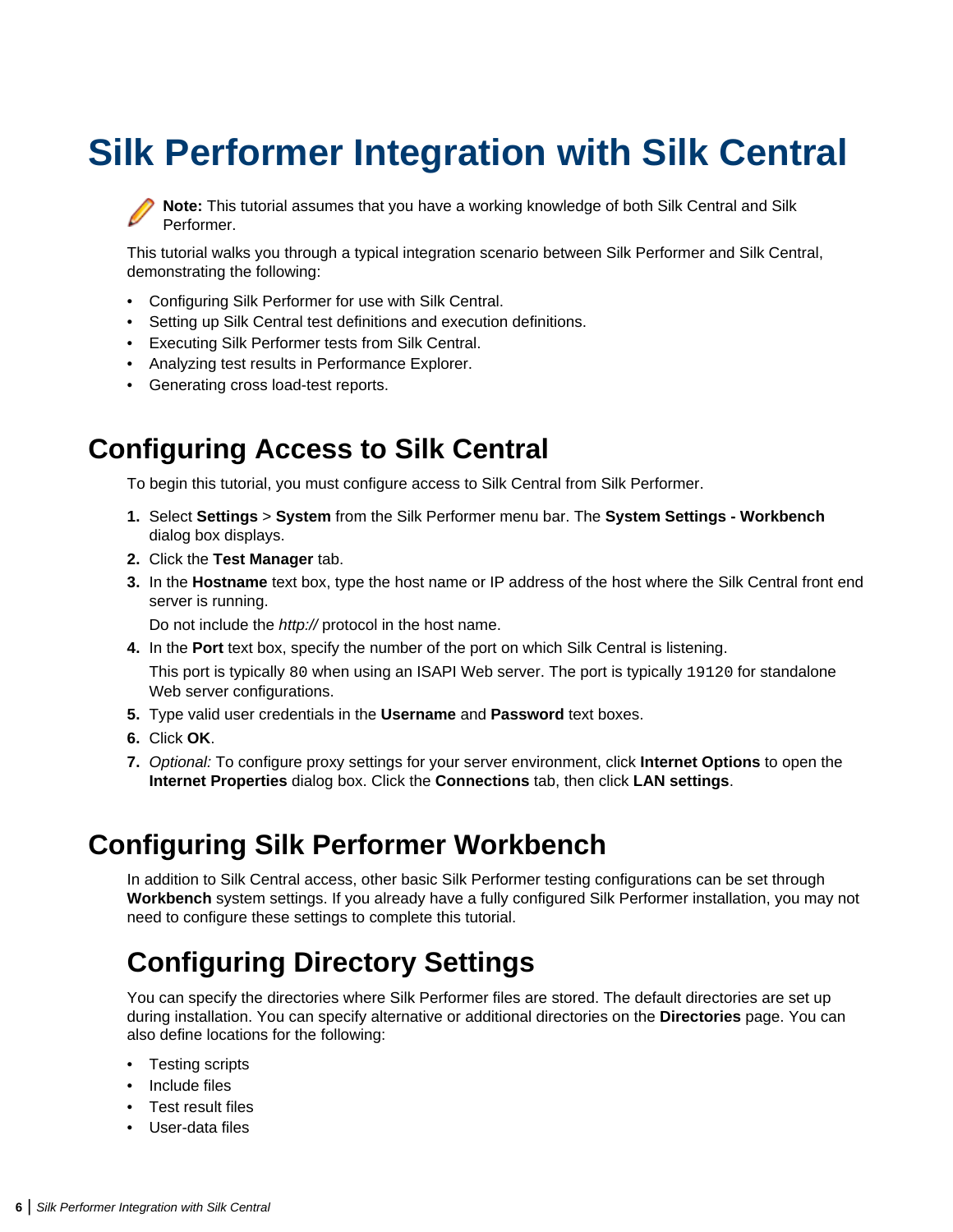- <span id="page-6-0"></span>• Certificate files
- Random-data files

**Note:** If you maintain a number of Silk Performer projects, you should define and use custom include and custom data directories to store your BDH and data files. Such directories help you to store your custom files outside of the Silk Performer installation directories.

### **Configuring Directory Settings**

- **1.** From the Silk Performer menu bar, choose **Settings** > **System** . The **System Settings** dialog box displays.
- **2.** Click the **Directories** tab.
- **3.** Use the **File locations** area to specify the directories where various Silk Performer file types are stored. Default directories are set during installation.

Click **[...]** to the right of each field to browse the directory structure and locate appropriate files and directories.

- **4.** In the **Projects** field, specify the directory where the project files are to be saved.
- **5.** In the **Custom user data files** (.pem, .rnd, .csv, .txt, .idl) field, specify the directory where your self-created user data files (.csv), certificate files (.pem), random data files (.rnd), text files (.txt), and Interface Definition Language files (. idl) are located.

In contrast to the specified **User data files** location, this location is used for your own user data files. As with Silk Performer pre-defined user data files, custom user data files in this directory can be shared across multiple projects.

**6.** In the **Custom include files** (.bdh) field, specify the directory where your self-created include files (.bdh) are located.

In contrast to the specified **Include files** location, this location is used for your own include files. As with Silk Performer pre-defined include files, custom include files in this directory can be shared across multiple projects.

### **Source Code Control**

If you utilize a source control system to store program sources, you will need to define a source control profile within Silk Central so that Silk Central execution servers can retrieve program sources for test executions. For additional information regarding source control settings, refer to Silk Central Help. For additional information regarding Silk Performer source code control (SCC), refer to Silk Performer Help.

Your project may require additional configurations. For additional information, please refer to Silk Performer Help.

## **Creating Your Silk Performer Project**

Create a Silk Performer project of application type Web business transaction (HTML/HTTP). Name the project SampleWeb. Within this project you will record simulated user interactions with ShopIt, the sample Web application that ships with Silk Performer.



**Note:** This tutorial assumes that you have working knowledge of Silk Performer. For additional information regarding the use of Silk Performer, refer to Silk Performer Help.

## **Installing ShopIt V 6.0**

The Silk Performer sample Web application is ShopIt V 6.0. ShopIt V 6.0 simulates a simple Web ecommerce site with a catalog of camping merchandise that is available for simulated online purchase. Use this application to experiment with Silk Performer Web-application capabilities. ShopIt V 6.0 is designed to generate errors, including missing Web links (due to merchandise being out of stock) and session errors.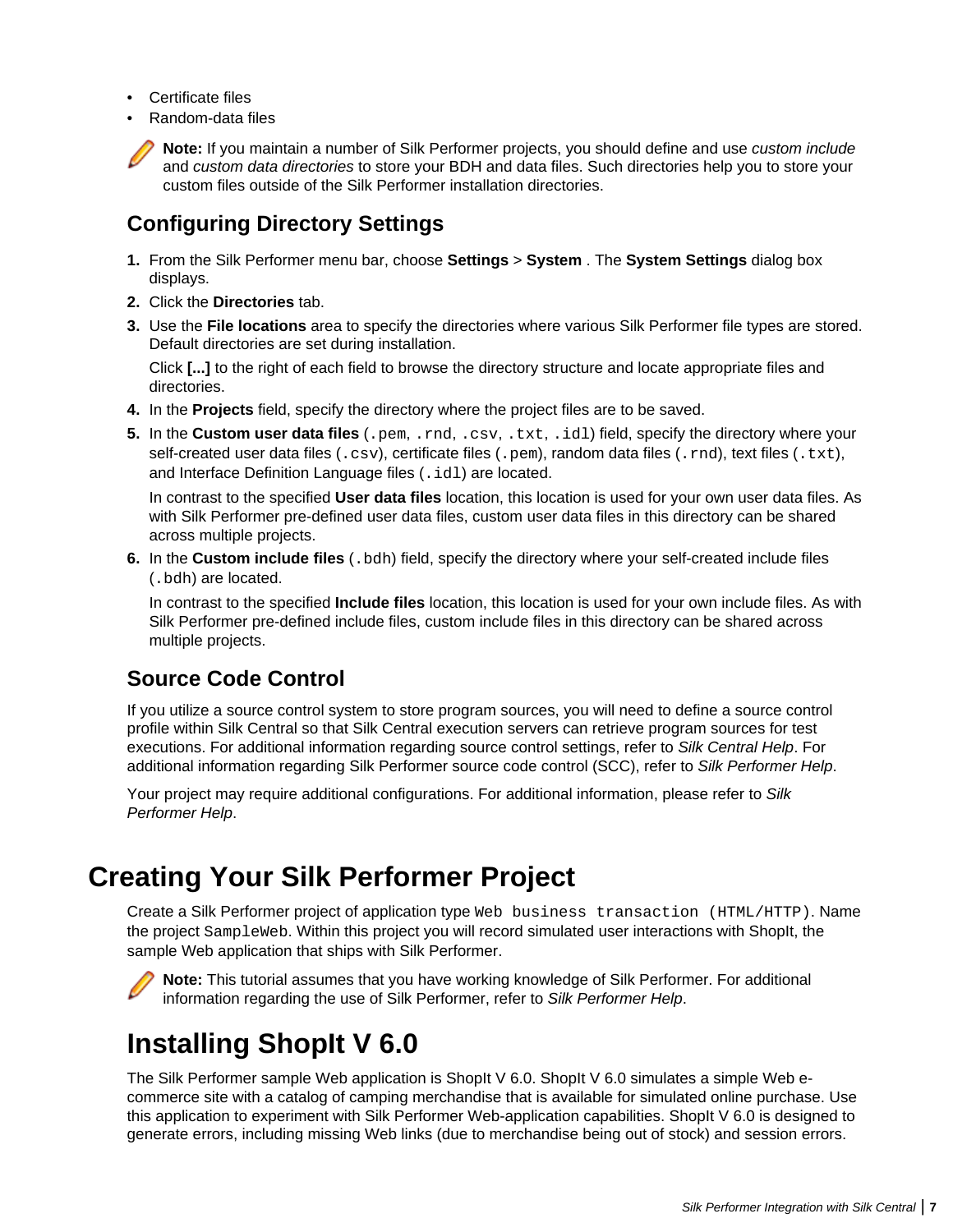<span id="page-7-0"></span>Before installing ShopIt V 6.0, refer to the Release Notes to ensure that your system supports the use of ShopIt V 6.0.

ShopIt V 6.0 setup is available from the following locations:

- Silk Performer installation CD \Extras\ShopItV60.exe
- Web package: Locate \Extras\ShopItV60.exe from the location to which you extracted the Web package.
- **1.** Double-click the ShopItV60.exe file in the \Extras folder of the installation CD, or from the location where you downloaded it.

**Note:** ShopIt V 6.0 requires that IIS (Internet Information Server) be installed on the computer on which ShopIt V 6.0 is installed. For IIS 7, also install Role Services ASP and ISAPI Extensions.

InstallShield prepares the installation and then the **Welcome** page opens.

- **2.** Click **Next**. The **Choose Destination Location** page opens.
- **3.** To change the default installation directory, click **Browse** to open the **Choose Folder** dialog box.

The default installation destination is displayed in the Destination Folder section.

Specify the folder to which you want to install ShopIt V 6.0, then click **OK** to return to the previous dialog box.

**4.** Click **Next** to continue the installation process.

Enter the name of the virtual directory for the Web application in the entry field. This is the name of the directory that will be created on the Web server. Click **Next** to continue.

The **Specify Virtual Directory** dialog box opens.

- **5.** Setup installs the files and configures IIS to run the ShopIt V 6.0 Web application. When done, the **Installation Complete** dialog box opens.
- **6.** Click **Finish** on the **Installation Complete** dialog box. The ShopIt V 6.0 Web application is now ready for use on the computer where you installed it. You can access ShopIt  $\vee$  6.0 with a Web browser of your choice by entering the following URL:

http://<computer name>/<virtual directory name>/

Example:

If your computer name is JohnSmith, and you have not modified the default value ShopItV60 for the virtual directory, the URL is:

http://JohnSmith/ShopItV60/

Or, if you access ShopIt V 6.0 from the computer on which you installed it, the following URL also works:

http://localhost/ShopItV60/

- **7.** For IIS 7: Add the virtual directory to IIS manually.
	- Alias: ShopItV60
	- Physical path: Install directory of ShopIt.

## **Outlining a Project**

**1.** Click **Start here** on the Silk Performer workflow bar.



**Note:** If another project is already open, choose **File** > **New Project** from the menu bar and confirm that you want to close your currently open project.

The **Workflow - Outline Project** dialog box opens.

**2.** In the **Name** text box, enter a name for your project.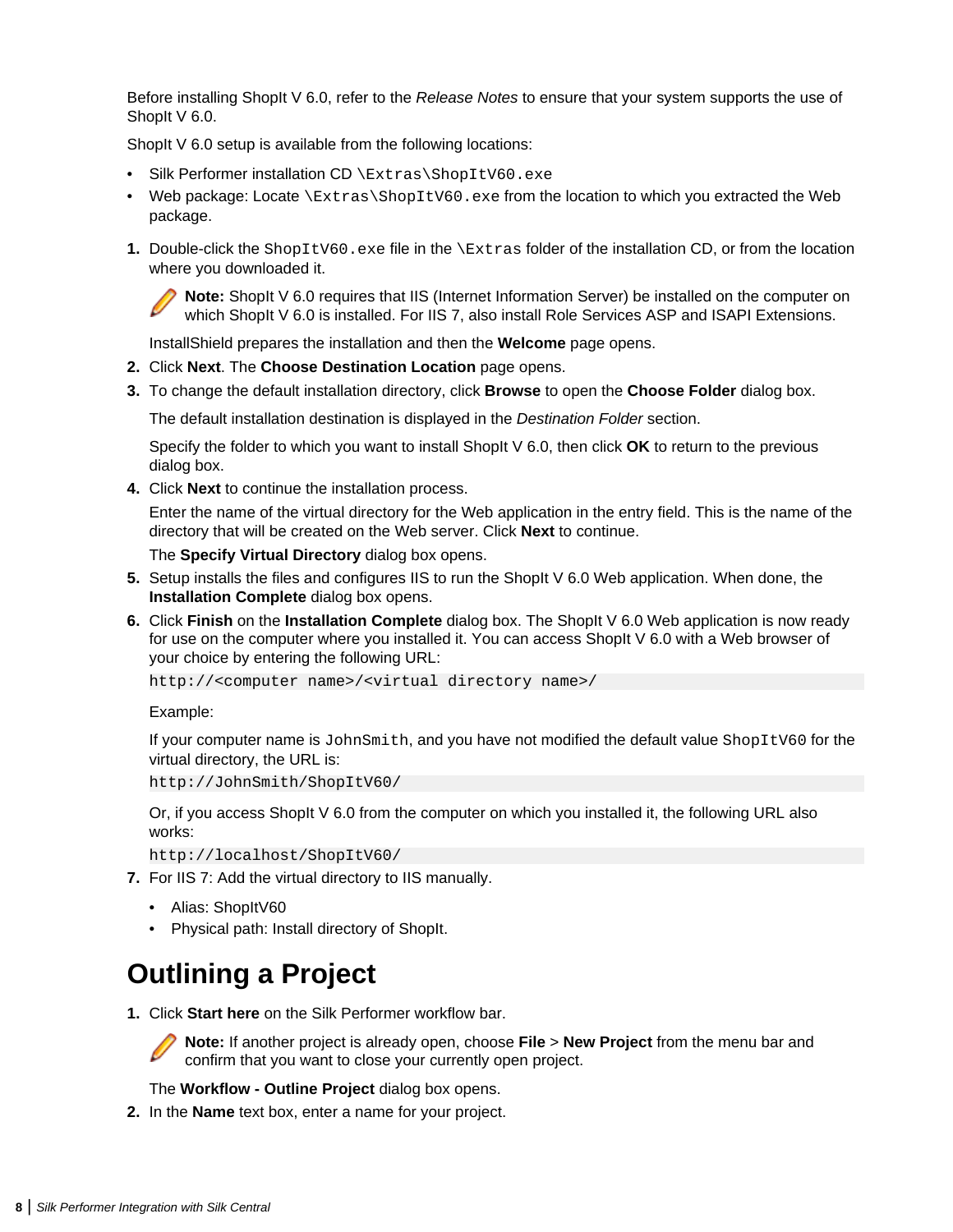- <span id="page-8-0"></span>**3.** Enter an optional project description in **Description**.
- **4.** From the **Type** menu tree, choose the type of application that you want to use in your test.

**Note:** If you are testing a Web application, choose the **Web business transaction (HTML/HTTP)** option to create simpler scripts while incorporating advanced functionality. Choose the **Web low level (HTTP)** option if you want to put the highest possible load on your application. Web low level scripts are more complex than Web business transaction scripts, which require more effort to customize. It is recommended that you use the **Web business transaction (HTML/HTTP)** instead of the **Web low level (HTTP)** scripts for browser based applications.

**5.** Click **Next**.

**Note:** If you need to add additional resources to the project, right-click the project icon in the **Project** menu tree view. It is particularly important that all the user data files (.csv), random data files (. rnd), and . idl files needed by Silk Performer are set up for your project.

The **Workflow - Model Script** dialog box appears.

## **Recording the Sample Application**

Record some interactions with the sample Web application, ShopIt, to flesh out a BDF script for your newly created SampleWeb project. For additional information on recording scripts, refer to the Silk Performer Help.

- **1.** Click **Model Script** on the workflow bar. The Workflow Model Script dialog box opens.
- **2.** In the URL text box, type the URL of your sample application. For example http://localhost/shopItV60/default.asp.
- **3.** Click **OK**. The Silk Performer Recorder starts.
- **4.** Interact with the sample application.
- **5.** In the Silk Performer Recorder, click **Stop** to stop the recorder.
- **6.** Save the newly recorded script as SampleWeb.bdf.

## **Executing a Try Script Run**

Evaluate the readiness of the test script that you have recorded by executing a Try Script run. Try Script runs are Silk Performer trial test runs that determine if recorded scripts run without error. If your script can not be run, use TrueLog Explorer to customize your script. For additional information, refer to TrueLog Explorer Help.



**Note:** ShopIt is designed to generate errors, including missing Web links and session errors. If you experience a session error, proceed as explained in Customizing Your Test Script in TrueLog Explorer.

## **Executing a Try Script Run from Silk Performer**

- **1.** On the Silk Performer workflow bar, click **Try Script**. The **Try Script** dialog box opens.
- **2.** Click **Run**.

**Note:** To open TrueLog Explorer during the Try Script run, select the **Animated Run with TrueLog Explorer** check box on the **Try Script** dialog box.

## **Customizing Your Test Script in TrueLog Explorer**

The ShopIt sample application is designed to generate errors, including missing Web links due to out-ofstock merchandise and session errors. Session errors result when session information embedded in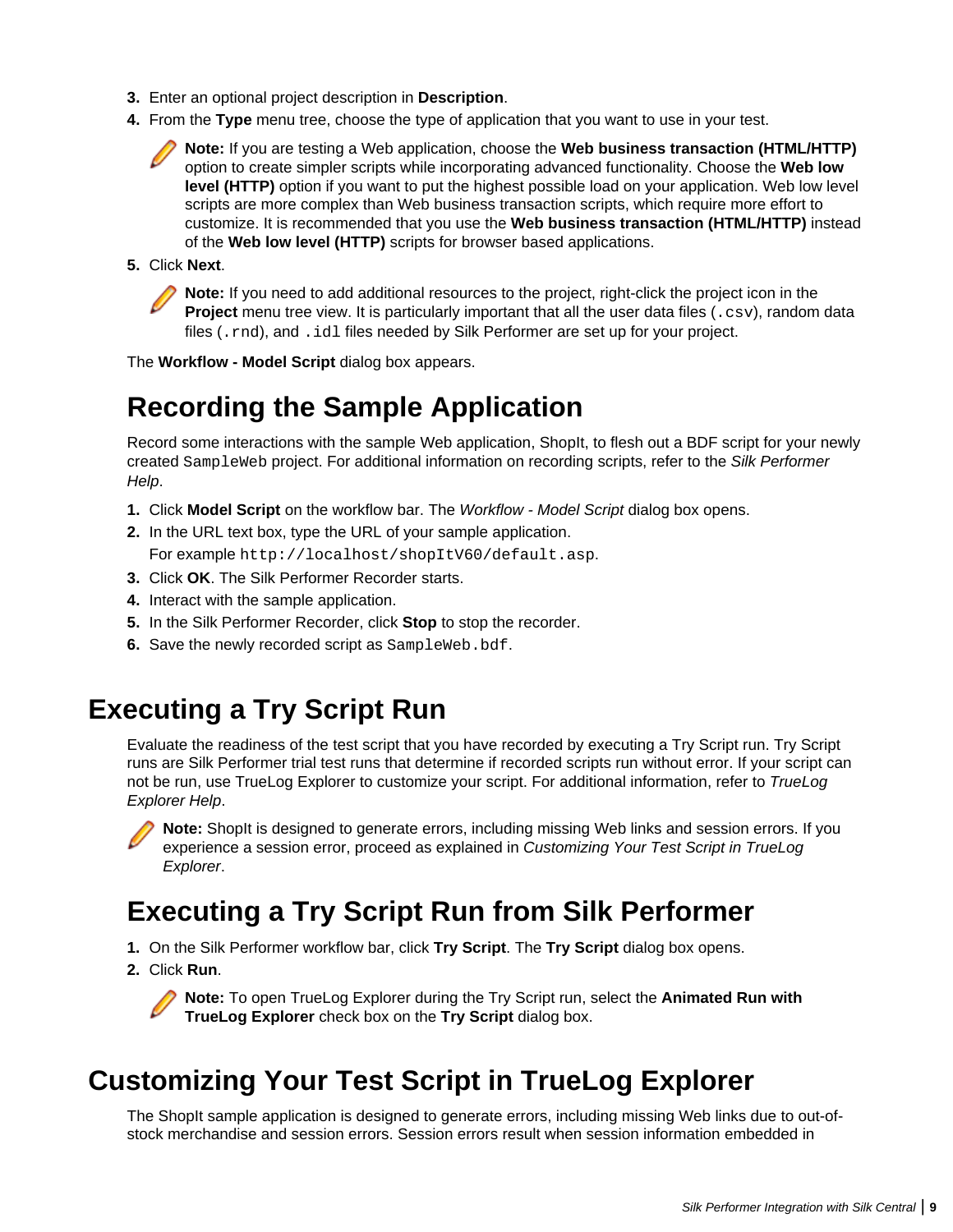<span id="page-9-0"></span>Javascript (for example a session ID) is not detected by Silk Performer context management during script replay.

Your SampleWeb. bdh script must be customized before it can run correctly because it contains a static session ID. To customize the script, you need to utilize TrueLog Explorer, the Silk Performer scriptcustomization tool.



**Note:** For additional information on TrueLog Explorer and the customization of test scripts, refer to TrueLog Explorer Help.

## **Customizing Session Handling**

You can create a new recording rule in TrueLog Explorer using values that you have specified in a parsing function. For example, creating a recording rule from a session-customization parsing function allows you to record an application while avoiding session customization issues entirely.

- **1.** Select a TrueLog in the menu tree.
- **2.** Click **Customize Session Handling** on the workflow bar. The **Workflow Customize Session Handling** dialog box opens.
- **3.** Click the **Find differences** link to view a differences table on the **Source Differences** page.

This step reveals instances in which the server responded with different (or dynamic) information during the replay session compared to of the record session. Such static information may need to be replaced with a variable.

**Note:** When the corresponding record TrueLog is not already open, a dialog box opens asking if you want to have the corresponding record TrueLog opened.

- a) Click **OK**.
- **4.** Step through the HTML server responses using the **Step Through TrueLog** dialog box.

Recorded responses are displayed alongside the corresponding replayed responses. Only those differences that indicate that static information is included in the test script and being sent back to the server need to be parsed. For example, a difference between replay and record sessions might be due to an e-commerce site running out of stocked merchandise. Such a difference would not be appropriate for script customization because it is not session related.

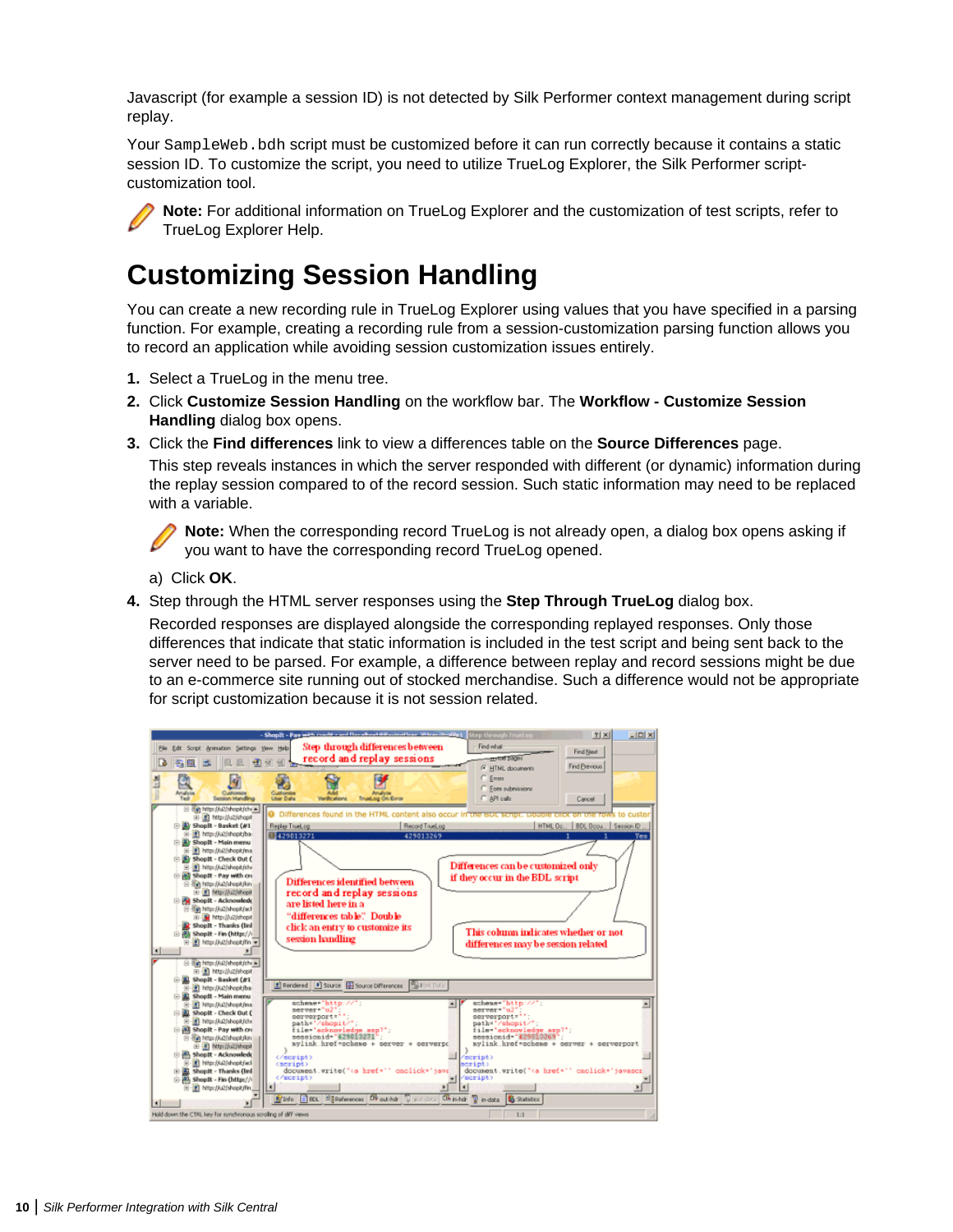**Tip:** The column headers on the **Source Differences** page offer helpful mouse-over tooltips that describe the elements contained in each column.

- <span id="page-10-0"></span>**5.** Double-click one of the errors listed on **Source Differences** page. The **Insert parsing function** dialog box opens with the boundary values already inserted. There is no need to locate and enter these values manually.
- **6.** Optional: Click **Create Recording Rule** to create a recording rule based on the values of the parsing function. This enables you to record the application in the future without having to care about session customization again.
- **7.** Back on the **Insert parsing function** dialog box, click **OK**.
- **8.** Click **Customize Session Handling** on the workflow bar once the script has been successfully modified.
- **9.** Click **Try Script Run** to see if the script runs correctly now that session handling has been modified. A new Try Script run is initiated.
- **10.**Analyze the results of the subsequent test run to determine whether or not session handling customization was successful.

## **Uploading Your Project to Silk Central**

After you have created a Silk Performer project, recorded a script based on the sample Web application, customized the session data in your recorded script using TrueLog Explorer, and confirmed that your test script can be run via a Try Script run, you need to create a Silk Central test definition to which you can upload your Silk Performer project. Name the new test definition ShopItV Increasing.



**Note:** For the purposes of this tutorial it is assumed that you are familiar with the functionality of Silk Central. For additional information regarding the use of Silk Central, refer to Silk Central Help.

## **Setting Up a Silk Central Project and Test Container**

Before you can upload your Silk Performer project to Silk Central, you must configure a Silk Central project with a test plan structure to which you can upload your Silk Performer project.

- **1.** From Silk Central, create a new Silk Central project called Sample Web Test.
- **2.** Within the new project, create a new test container called Silk Performer Test Definitions.

## **Uploading Projects to Silk Central**

Before uploading a Silk Performer project to Silk Central, ensure that you have properly configured the project's workload through Silk Performer. Workload settings are subsequently specified along with uploaded projects in the Silk Performer **Test Properties** portion of the **Properties** page in Silk Central's **Test Plan** unit.

**1.** In Silk Performer, open the project that you want to upload and choose **File** > **Upload Project to Silk Central** .

If the project has previously been uploaded to Silk Central, the association with a Silk Central test definition is already known and preselected. Click **Next** and go to step 3.

**2.** From the **Projects** list, select the Silk Central project to which you want to upload the Silk Performer project and click **Next**.

You can select an existing test definition to replace or you can create a new test definition by rightclicking the appropriate folder or container choosing **New Child Test Definition**.

You can also create a new folder within an existing test container by right-clicking a container and choosing **New Child Test Folder**.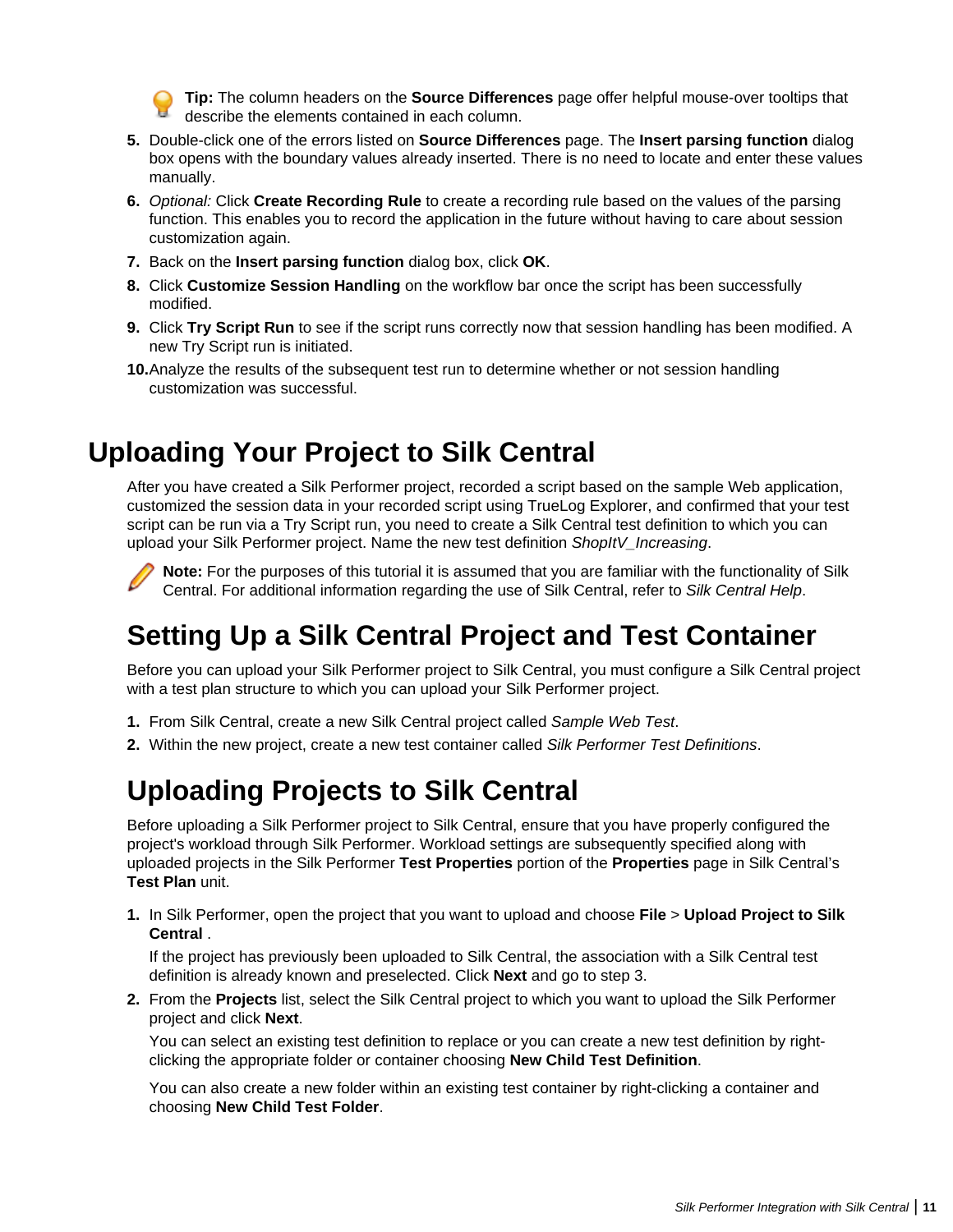<span id="page-11-0"></span>**Note:** Newly created test definitions and folders are displayed with bold text to indicate that they have not yet been written to the Silk Central database. If you click **Cancel**, the items you have created are not saved.

**3.** Check the **Enable Results Upload** check box to select specific test run results to upload with the project and then click **Next**.

If you do not want to upload test run results at this time, do not check the **Enable Results Upload** check box. Instead, click **Finish**.

- **4.** On the **Select results** page, check the appropriate check boxes in the **Results** list to select the results that you want to upload along with the project and then click **Next**.
- **5.** Specify version and build numbers for the assigned product to which the uploaded results belong.
- **6.** Click **Finish** to upload the project to Silk Central. The newly uploaded items appear in Silk Central's test plan and **Project** menu tree.

## **Associating a Test Script with a Test Definition in Silk Central**

To avoid associating a particular Silk Performer test script, which is stored in a BDF file, with the Silk Performer project, associate the test script with a Silk Performer test definition in Silk Central. When trying to execute the test script through Silk Central, assign the Silk Performer project to the test definition and then specify the correct Workload that you want to use. You do not directly point to the BDF script itself.

To associate a Silk Performer test script with a Silk Performer test definition in Silk Central:

- **1.** In the menu, click **Tests** > **Details View** .
- **2.** In the **Tests** tree, select a Silk Performer test.
- **3.** Click the **Properties** tab.
- **4.** Click **Edit**. The **Edit Test Definition** dialog box opens.
- **5.** Click **Next**. The **Silk Performer Test Properties Select Project** dialog box opens.
- **6.** Click **Browse** and select the Silk Performer project. The Silk Performer project is assigned to the test definition.
- **7.** Click **Next**. The **Silk Performer Test Properties Select Workload** dialog box opens.
- **8.** In the **Workload** list box, select the workload that you want to use.

The Workload you choose contains the correct setting under which to run the script file. The users to be simulated are defined in the workload section of the test script. Within the Workload a user is described by the transactions to be called and the frequency of those transactions. Therefore you specify the workload file that contains the script that you want to execute.

## **Creating an Execution Definition**

Once you have defined your test definition (ShopItV\_Increasing) you need to create an execution definition for your Silk Performer test. Execution definitions specify when and where tests are to be executed.

## **Creating an Execution Definition**

- **1.** In Silk Central, navigate to the **Execution** unit.
- **2.** Click **Execution View**.
- **3.** Select the Sample Web Test project in the **Execution** tree.
- **4.** Click **New Execution Definition** on the toolbar. The **New Execution Definition** dialog box displays.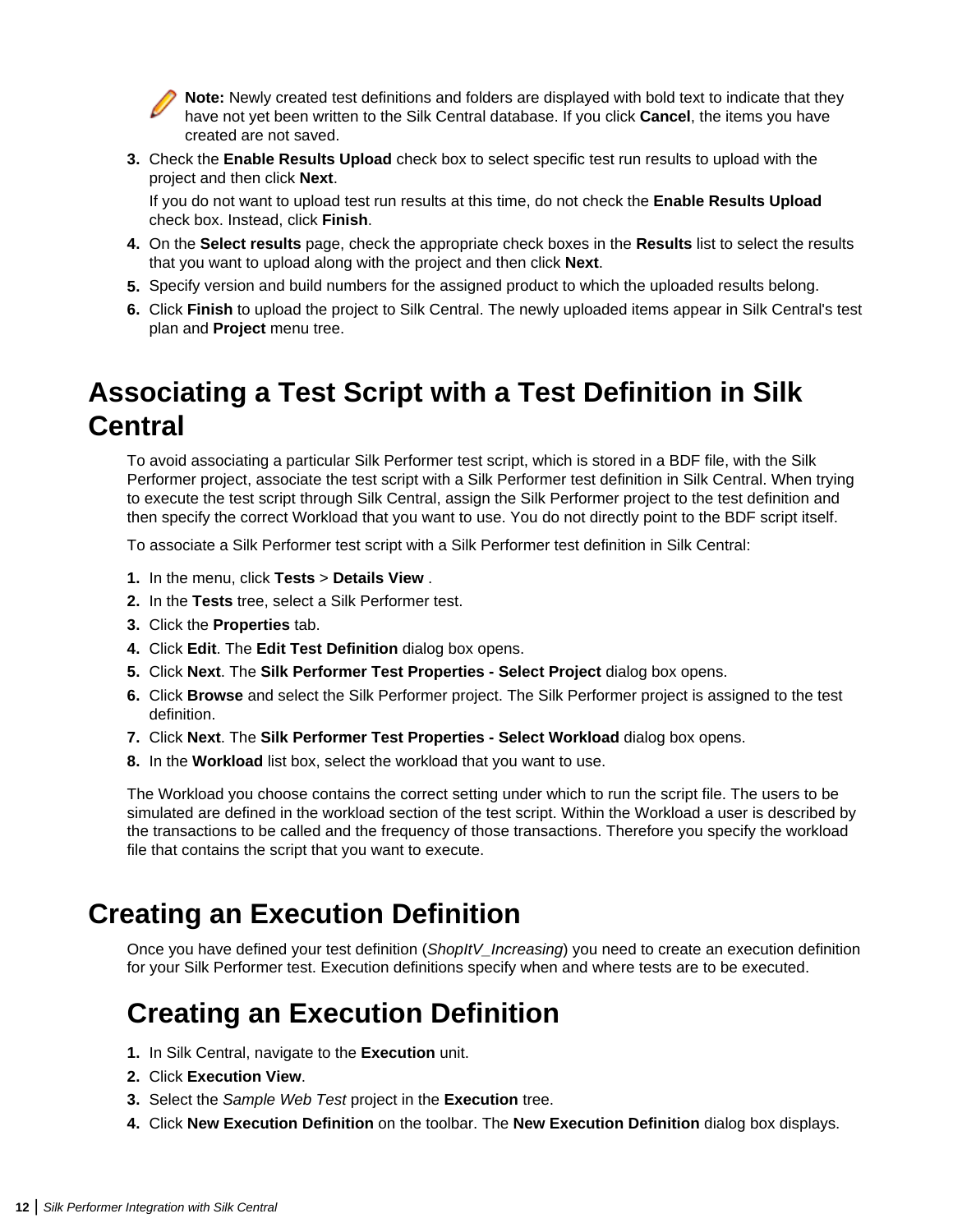- <span id="page-12-0"></span>**5.** Type ShopItV Increasing execution in the **Name** text box.
- **6.** Optional: Type a description for the execution definition in the **Description** text box.
- **7.** Accept the test container that is selected by default in the **Test Container** list box. The only test container that exists in this project is Silk Performer Test Definitions.
- **8.** Accept the product version and build that are selected by default in the **Version** and **Build** list boxes. The version and build that are associated with the test container are automatically populated.
- **9.** Accept the default priority for the execution definition, which is low.
- **10.**Click **OK**. The **Execution** tree is updated with your newly created execution definition.

### **Assigning a Test Definition to an Execution Definition**

Assign your ShopItV\_Increasing test definition to your ShopItV\_Increasing\_execution execution definition.

- **1.** Navigate to **Silk Central** > **Execution** .
- **2.** Click the **Execution View** icon.
- **3.** In the **Execution** tree, select the ShopItV\_Increasing\_execution execution definition.
- **4.** Click the **Assigned Test Definitions** tab.
- **5.** Click **Manual assignment**. All test definitions of the Silk Performer Test Definitions test container are displayed in the right-hand **Test Plan** tree.
- **6.** Click the assign arrow of the ShopItV Increasing test definition.

### **Scheduling Your Execution Definition**

After you have assigned a test definition to your execution definition, define the schedule upon which the execution definition is to be executed.

- **1.** Navigate to Silk Central > Execution .
- **2.** Click the **Execution View** icon.
- **3.** In the **Execution** tree, select the ShopItV\_Increasing\_execution execution definition.
- **4.** Click the **Schedule** tab.
- **5.** Click the **Custom** option button. The calendar tool displays.
- **6.** Click the **Edit** icon next to **From** to specify the date and time when the execution schedule is to begin. For the purpose of this tutorial, accept the default settings.
- **7.** From the Interval list boxes, select the interval at which the test is to be executed.
	- To execute the test daily, select 1 for day, and 0 for hour and minute.
- **8.** In the **Run** section, specify the duration of the schedule.

For the purpose of this tutorial, click the **Forever** option button.

**Note:** The calendar tool also enables you to define Exclusions and Definite Runs. Exclusions are regularly occuring time periods during which executions are not executed, for example weeklyplanned system downtime or weekends. Definite Runs are executions that are executed independently of the configured schedule.

## **Assigning an Execution Server**

Assign an execution server to execute your Silk Performer execution definition. The **Deployment** page in the **Execution** unit of Silk Central displays all of the execution servers that are configured for the selected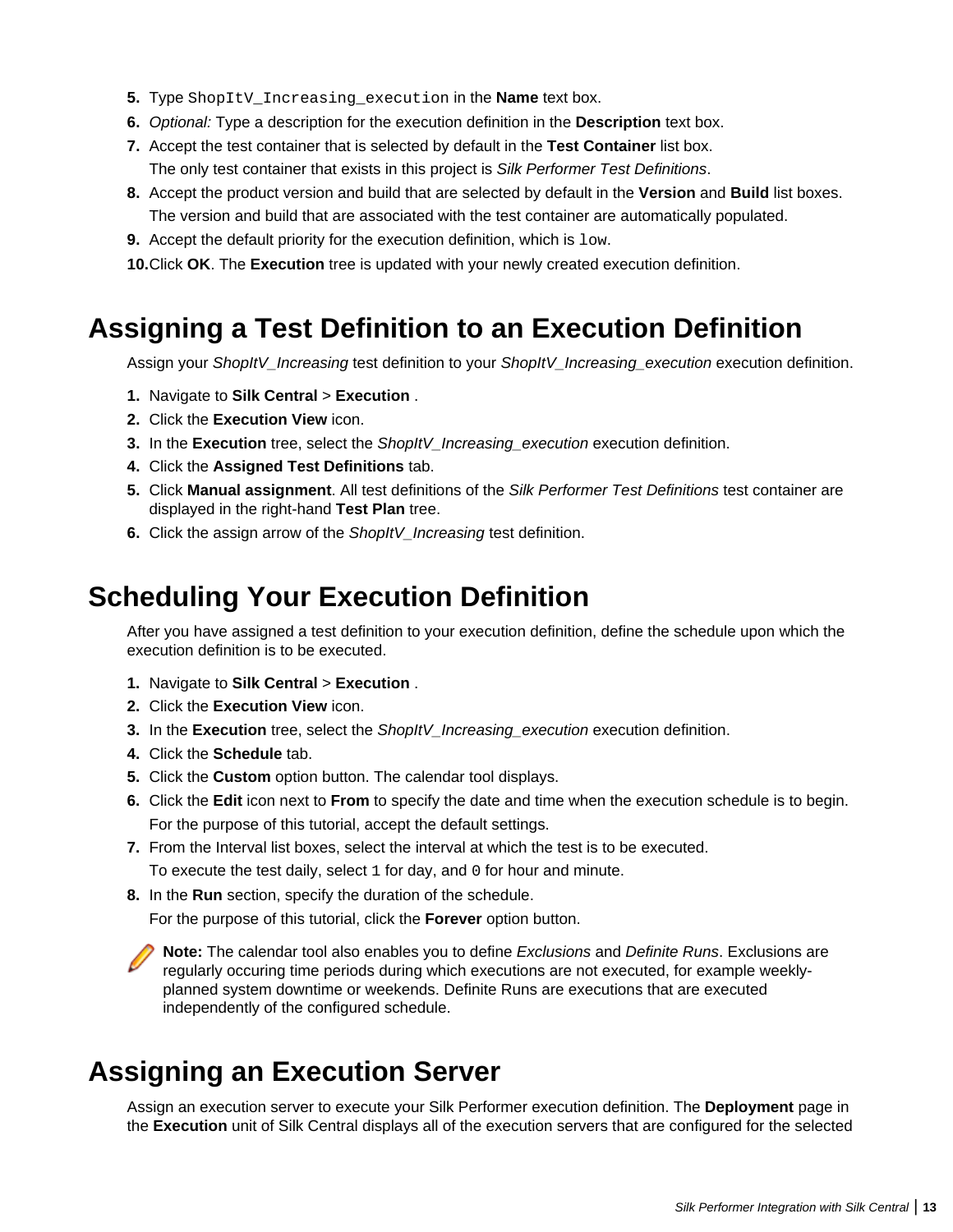<span id="page-13-0"></span>project and enables you to specify the execution servers on which the selected execution definition is to be executed.



**Note:** New execution servers are set up at **Administration** > **Locations** . For additional information, refer to Silk Central Administration Module Help.

- **1.** Navigate to **Silk Central** > **Execution** .
- **2.** Click the **Execution View** icon.
- **3.** In the **Execution** tree, select the ShopItV Increasing execution execution definition.
- **4.** Click the **Deployment** tab. The **Deployment** page displays.
- **5.** In the **Execution environment** section of the page, click **Edit**. The **Assign Keywords** dialog box displays.
- **6.** Select a keyword from or type a new keyword into the **Select or enter keywords** list box. The keyword must match the keywords of one or more execution servers.
- **7.** Click **OK**. The keywords are assigned to the execution definition.

## **Assigning Workload to Agent Clusters**

**Note:** To use this optional part of the tutorial, you must have a test environment with multiple test agents that offer varying software capabilities.

You can distribute the workload that is delivered from Silk Central to Silk Performer with dynamic workloadto-agent assignment. The dynamic workload-assignment functionality of Silk Performer matches your specific test requirements to the replay capabilities of the available agent computers at execution time.

Assigning workload to clusters of agents is often preferable to assigning workload to individual agents. Agent clusters are groups of agents that can share the same capabilities, such as a Java Development Kit (JDK) installation, an ODBC client, or a Citrix client, or they may consist of agents that have entirely different capabilities, such as the ability to divide the machines in a lab into separate agent groups that can support different teams. With this approach, you select a cluster of agents that is capable of executing the required workload when you configure the workload of your test.

Within Silk Performer you specify the name of an agent cluster that should deliver the workload for your test. Silk Central provides the list of agent computers that are assigned to the specified cluster. The workload is assigned to specific agents at the moment of execution, based on the capabilities of the individual agents.

When a Silk Performer execution definition is executed, a Silk Central test agent-clusters XML file is checked out from Silk Central and used for dynamic workload-assignment.

## **Defining the Capabilities of Your Agent Computers**

To facilitate dynamic workload-assignment you must tag each of your agent computers with one or more replay capabilities. For each agent capability, you also need to specify the maximum number of virtual users that the agent is capable of driving.

| <b>Replay Capability</b> | <b>Description and Prerequisites</b>                                                                                    |
|--------------------------|-------------------------------------------------------------------------------------------------------------------------|
| General                  | Any replay feature that does not require an installation,<br>for example Web, IIOP, COM, or ADO.                        |
| Java                     | A Java run-time environment is available for Java<br>Framework, Oracle Forms, Oracle Applications, Jacada,<br>and Jolt. |
| <b>ODBC</b>              | An ODBC client is installed.                                                                                            |
| Oracle OCI               | An Oracle client is installed.                                                                                          |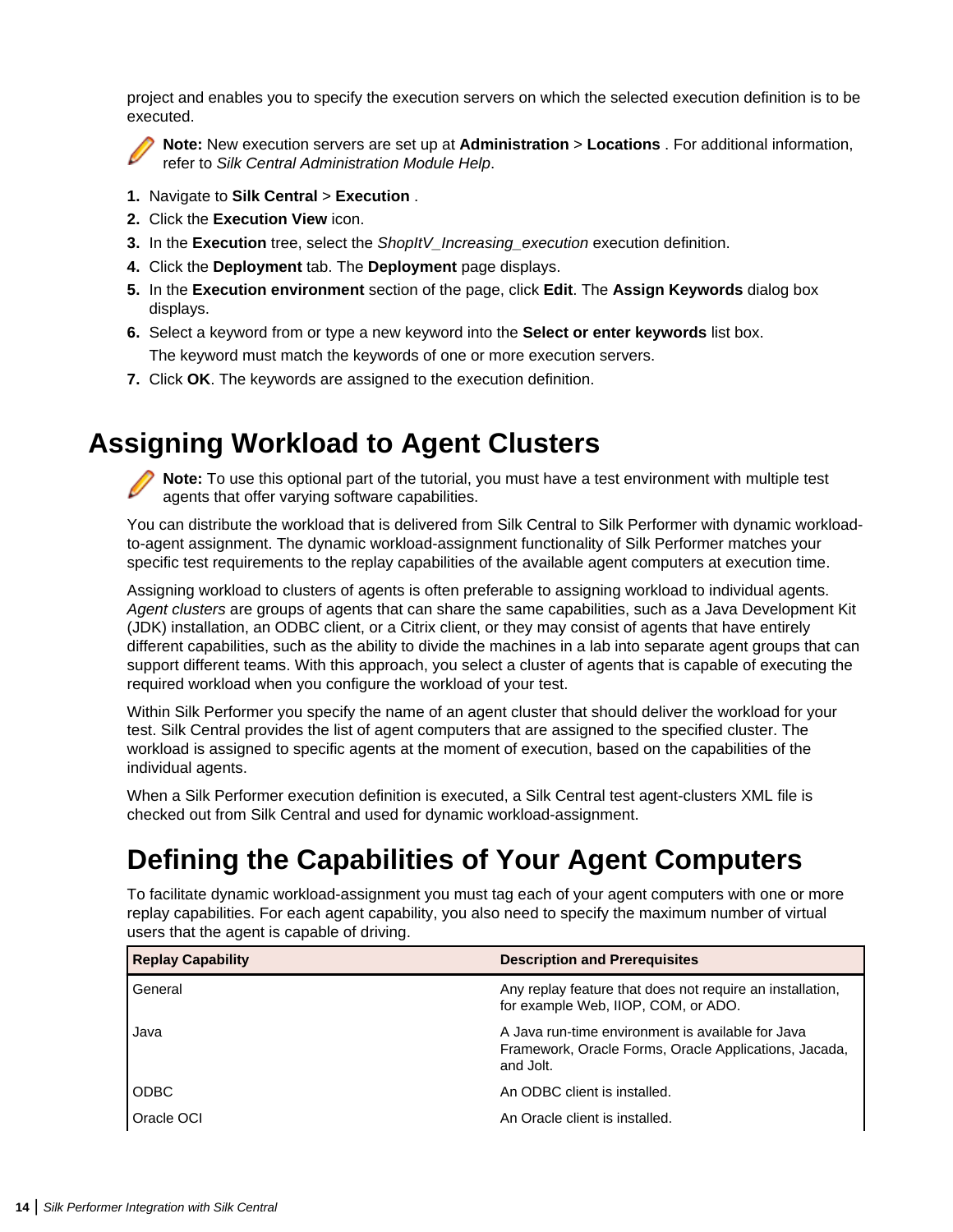<span id="page-14-0"></span>

| <b>Replay Capability</b> | <b>Description and Prerequisites</b>                                                                                |
|--------------------------|---------------------------------------------------------------------------------------------------------------------|
| SAPGUI                   | A SAPGUI client is installed.                                                                                       |
| Citrix                   | A Citrix client is installed.                                                                                       |
| Tuxedo                   | A Tuxedo client is installed.                                                                                       |
| .Net                     | The .Net Framework is installed.                                                                                    |
| <b>Guil Test</b>         | Terminal Services is installed and running on this agent.<br>Silk Test and the system under test must be installed. |

### **Defining the Capabilities of an Agent Computer**

- **1.** Navigate to **Settings** > **System** .
- **2.** Click **Agents**.
- **3.** Click the **Agent Pool** tab.
- **4.** Select the agent for which you want to define capabilities.
- **5.** Click **Properties**.
- **6.** Click the **Capabilities** tab.

The **Capabilities** page is pre-populated with suggested replay-capability values that are based on the specifications of the installed hardware.

- **7.** Adjust the **Max. User** values for each capability type, depending on the agent.
- Values from 0 to 9999 are valid.
- **8.** Click **OK** to save your settings.

### **Preparing an Agent Clusters File for Silk Central**

This section describes how to prepare an agent clusters file for Silk Central.

### **Exporting Agent Pool**

Before you can create a Silk Central test-agent cluster file, you need to output the connection properties, capabilities, and system information of the available agents in your agent pool.

- **1.** Navigate to **System** > **Settings** > **Agents** > **Agent Pool** .
- **2.** Click the **Export Agent Pool** button.
- **3.** Specify an appropriate path and filename to save the contents of your agent pool as an XML file.

#### **Example agent pool file**

This XML file includes an AgentPool root element. Within the root element are Agent elements, one for each agent in the agent pool. Within each Agent element are elements that convey the connection properties, capabilities, and system information of that agent.

```
<?xml version='1.0' encoding='UTF-8'?>
<AgentPool name="LocalPool">
  <Agent id="LAB108">
     <ConnProperty name="ConnectPort">19200</ConnProperty>
     <ConnProperty name="ConnectSecurePort">19201</ConnProperty>
     <ConnProperty name="IpAddress">192.168.1.108</ConnProperty>
     <ConnProperty name="LastConnectStatus">5</ConnProperty>
     <ConnProperty name="UseAuthentication">false</ConnProperty>
     <Capability maxVU="390" name=".Net"></Capability>
                 <Capability maxVU="100" name="Browser-driven"></
Capability>
    <Capability maxVU="39" name="Citrix"></Capability>
```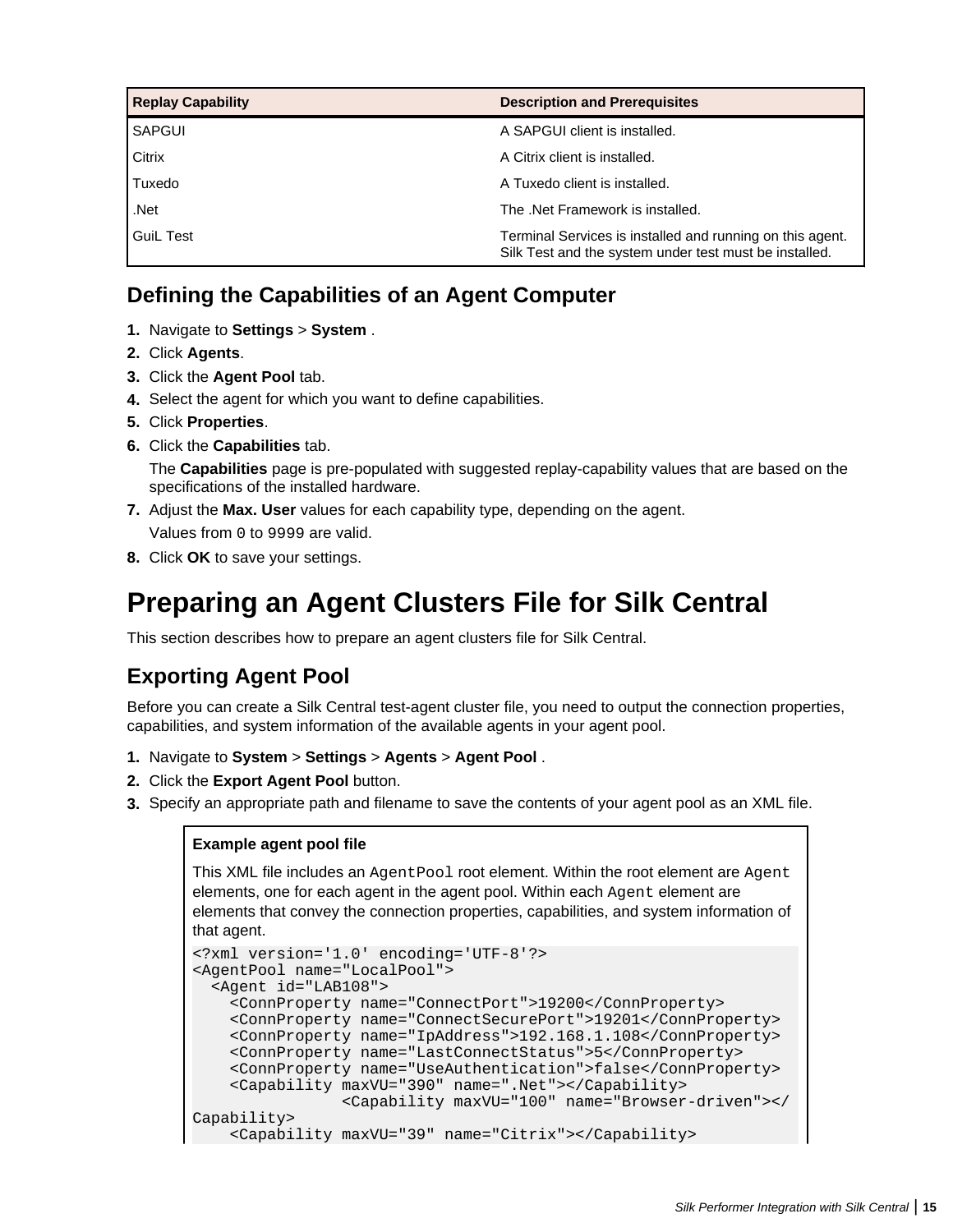```
 <Capability maxVU="3900" name="General"></Capability>
     <Capability maxVU="39" name="GuiLTest"></Capability>
     <Capability maxVU="390" name="Java"></Capability>
     <Capability maxVU="390" name="ODBC"></Capability>
     <Capability maxVU="390" name="Oracle OCI"></Capability>
     <Capability maxVU="39" name="SAPGUI"></Capability>
     <Capability maxVU="390" name="Tuxedo"></Capability>
     <SysInfo name="AgentRAC">7803300</SysInfo>
     <SysInfo name="AgentVersion">7.8.0.3332</SysInfo>
     <SysInfo name="Memory">2039 MB</SysInfo>
     <SysInfo name="ProcType"></SysInfo>
     <SysInfo name="ProcessorCount">1</SysInfo>
     <SysInfo name="ProcessorSpeed">3200 MHz</SysInfo>
     <SysInfo name="ServicePack"></SysInfo>
     <SysInfo name="SysVersion">5.0</SysInfo>
     <SysInfo name="System">WinNT</SysInfo>
   </Agent>
   <Agent id="lab116">
     <ConnProperty name="AuthPassword"></ConnProperty>
     <ConnProperty name="ConnectPort">19200</ConnProperty>
     <ConnProperty name="ConnectSecurePort">19201</ConnProperty>
     <ConnProperty name="EncryptionSSL">false</ConnProperty>
     <ConnProperty name="HTTPTunnel">:8080</ConnProperty>
     <ConnProperty name="IpAddress">192.168.1.116</ConnProperty>
     <ConnProperty name="LastConnectStatus">5</ConnProperty>
     <ConnProperty name="SOCKSTunnel">:1080</ConnProperty>
     <ConnProperty name="UseAuthentication">false</ConnProperty>
     <ConnProperty name="UseHttpTunnel">false</ConnProperty>
     <ConnProperty name="UseSocksTunnel">false</ConnProperty>
     <Capability maxVU="380" name=".Net"></Capability>
                 <Capability maxVU="100" name="Browser-driven"></
Capability>
     <Capability maxVU="38" name="Citrix"></Capability>
     <Capability maxVU="3800" name="General"></Capability>
     <Capability maxVU="38" name="GuiLTest"></Capability>
     <Capability maxVU="380" name="Java"></Capability>
     <Capability maxVU="380" name="ODBC"></Capability>
     <Capability maxVU="380" name="Oracle OCI"></Capability>
     <Capability maxVU="38" name="SAPGUI"></Capability>
     <Capability maxVU="380" name="Tuxedo"></Capability>
     <SysInfo name="AgentRAC">7803300</SysInfo>
     <SysInfo name="AgentVersion">7.8.0.3343</SysInfo>
     <SysInfo name="Memory">1983 MB</SysInfo>
     <SysInfo name="ProcType">Intel Pentium IV</SysInfo>
     <SysInfo name="ProcessorCount">2</SysInfo>
     <SysInfo name="ProcessorSpeed">3200 MHz</SysInfo>
     <SysInfo name="ServicePack">Service Pack 2</SysInfo>
     <SysInfo name="SysVersion">5.2</SysInfo>
     <SysInfo name="System">WinNT</SysInfo>
  </Agent>
  <Agent id="lab125">
     <ConnProperty name="ConnectPort">19200</ConnProperty>
     <ConnProperty name="ConnectSecurePort">19201</ConnProperty>
     <ConnProperty name="IpAddress">192.168.1.125</ConnProperty>
     <ConnProperty name="LastConnectStatus">5</ConnProperty>
     <ConnProperty name="UseAuthentication">false</ConnProperty>
     <Capability maxVU="650" name=".Net"></Capability>
                 <Capability maxVU="100" name="Browser-driven"></
Capability>
     <Capability maxVU="65" name="Citrix"></Capability>
     <Capability maxVU="6500" name="General"></Capability>
     <Capability maxVU="65" name="GuiLTest"></Capability>
     <Capability maxVU="650" name="Java"></Capability>
     <Capability maxVU="650" name="ODBC"></Capability>
```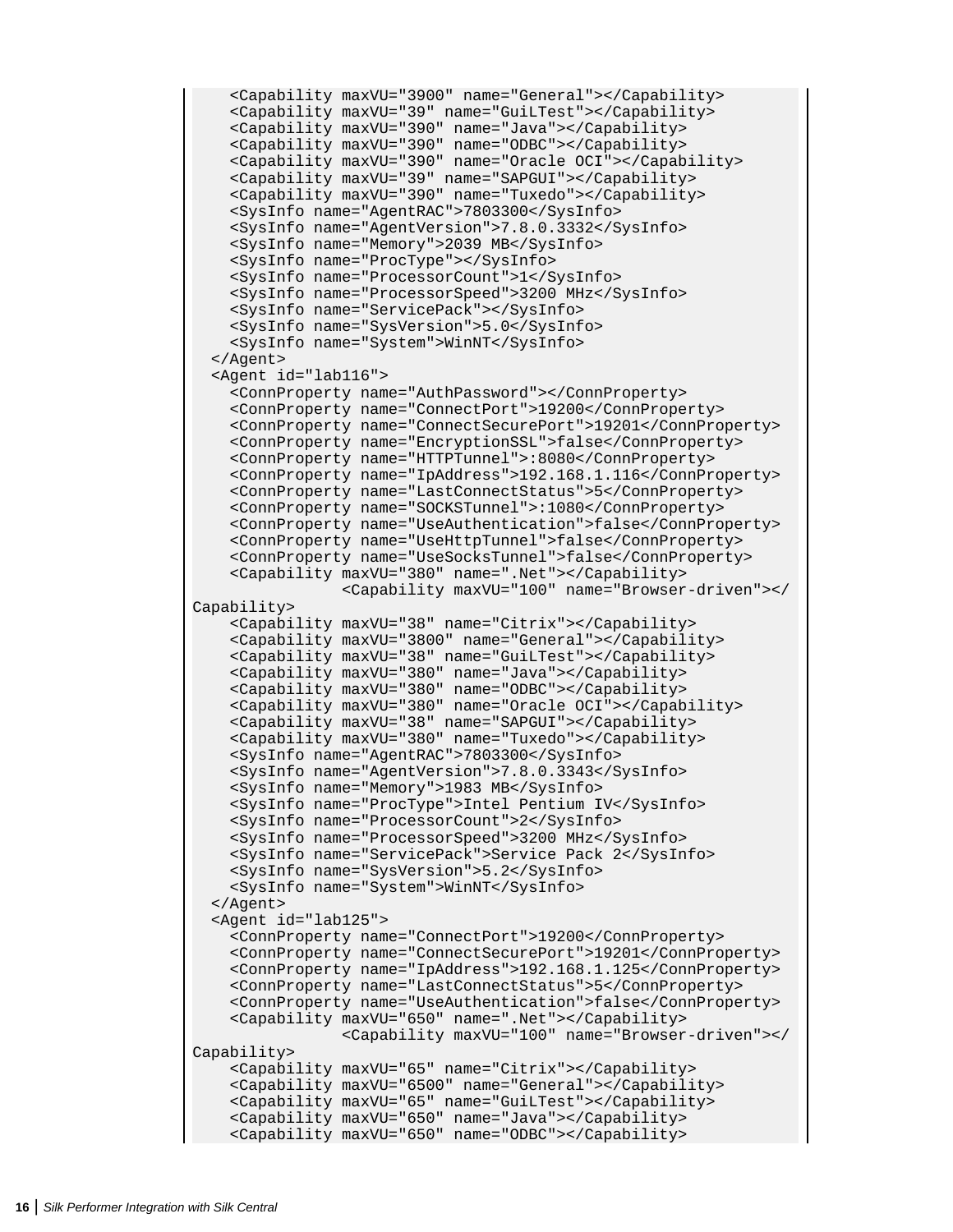```
 <Capability maxVU="650" name="Oracle OCI"></Capability>
     <Capability maxVU="65" name="SAPGUI"></Capability>
     <Capability maxVU="650" name="Tuxedo"></Capability>
     <SysInfo name="AgentRAC">7803300</SysInfo>
     <SysInfo name="AgentVersion">7.8.0.3371</SysInfo>
     <SysInfo name="Memory">3318 MB</SysInfo>
     <SysInfo name="ProcType"></SysInfo>
     <SysInfo name="ProcessorCount">2</SysInfo>
     <SysInfo name="ProcessorSpeed">3000 MHz</SysInfo>
     <SysInfo name="ServicePack"></SysInfo>
     <SysInfo name="SysVersion">5.2</SysInfo>
     <SysInfo name="System">WinNT</SysInfo>
   </Agent>
  <Agent id="lab47">
     <ConnProperty name="ConnectPort">19200</ConnProperty>
     <ConnProperty name="ConnectSecurePort">19201</ConnProperty>
     <ConnProperty name="IpAddress">192.168.1.47</ConnProperty>
     <ConnProperty name="LastConnectStatus">5</ConnProperty>
     <ConnProperty name="UseAuthentication">false</ConnProperty>
     <Capability maxVU="180" name=".Net"></Capability>
                 <Capability maxVU="100" name="Browser-driven"></
Capability>
     <Capability maxVU="18" name="Citrix"></Capability>
     <Capability maxVU="1800" name="General"></Capability>
     <Capability maxVU="18" name="GuiLTest"></Capability>
     <Capability maxVU="180" name="Java"></Capability>
     <Capability maxVU="180" name="ODBC"></Capability>
     <Capability maxVU="180" name="Oracle OCI"></Capability>
     <Capability maxVU="18" name="SAPGUI"></Capability>
     <Capability maxVU="180" name="Tuxedo"></Capability>
     <SysInfo name="AgentRAC">7803300</SysInfo>
     <SysInfo name="AgentVersion">7.8.0.3414</SysInfo>
     <SysInfo name="Memory">1007 MB</SysInfo>
     <SysInfo name="ProcType"></SysInfo>
     <SysInfo name="ProcessorCount">2</SysInfo>
     <SysInfo name="ProcessorSpeed">2593 MHz</SysInfo>
     <SysInfo name="ServicePack"></SysInfo>
     <SysInfo name="SysVersion">5.1</SysInfo>
     <SysInfo name="System">WinNT</SysInfo>
  </Agent>
</AgentPool>
```
You can now use the XML data in the exported agent-pool file to create a Silk Central test-agent clusters file.

### **Creating a Silk Central Agent-Clusters File**

Before you can complete this task you must export the Silk Performer agent pool as an XML file (which includes the connection properties, capabilities, and system information of an agent) for each agent in your agent pool.

You only need to create one Silk Central agent-clusters file. The file may contain one or more agent clusters, each of which specifies its associated agents including their capabilities, connection properties and system information. The contents of the file you create will be available to all Silk Performer users on the **Workload Configuration** dialog when they select the **Dynamic assignment to Silk Central agent cluster** option.

You must create a Silk Central agent-clusters file if you intend to run your test against a Silk Central agent cluster (this is configured by clicking the Dynamic assignment to Silk Central agent cluster button on the **Workload Configuration** > **Agent Assignment** tab). Workloads that use a Silk Central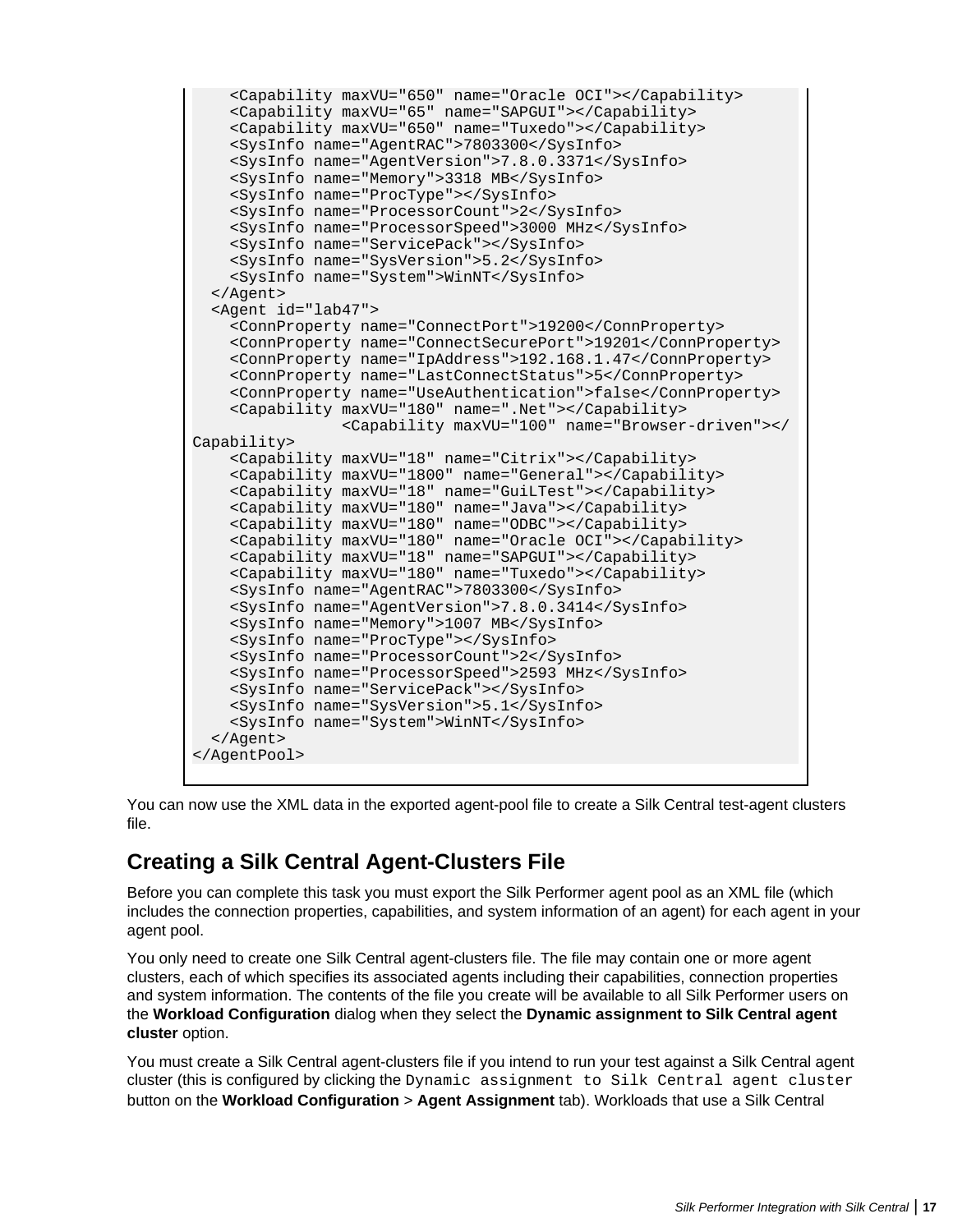agent cluster can be executed from within the Silk Performer Workbench and they can be scheduled as Silk Central test definitions.

**1.** Create an empty XML file on your local system.

This file must be accessible by Silk Central. It can be placed under source control within your Silk Central directory structure.

**2.** Use the contents of an exported agent pool file to build the agent-clusters file as structured in the example below.

The contents of an exported agent-pool file and the agent-clusters file are nearly identical, so this typically only involves enclosing the <AgentPool/> elements of the exported agent-pool file within a <SctmAgentClusters/> element.

#### **Example of a manually created Silk Central agent-clusters file**

This manually created agent-clusters file includes a SctmAgentClusters root element. Within the root element are AgentPool elements, one for each agent pool in the cluster. Within each AgentPool element are Agent elements that convey the connection properties, capabilities, and system information of the individual agents.

```
<?xml version='1.0' encoding='UTF-8'?>
```

```
<SctmAgentClusters>
  <AgentPool name="cluster_1">
  <Agent id="LAB100">
     <ConnProperty name="ConnectPort">19200</ConnProperty>
     <ConnProperty name="ConnectSecurePort">19201</ConnProperty>
     <ConnProperty name="IpAddress">192.168.1.100</ConnProperty>
     <ConnProperty name="LastConnectStatus">5</ConnProperty>
     <ConnProperty name="UseAuthentication">false</ConnProperty>
     <Capability maxVU="390" name=".Net"></Capability>
                 <Capability maxVU="100" name="Browser-driven"></
Capability>
     <Capability maxVU="39" name="Citrix"></Capability>
     <Capability maxVU="3900" name="General"></Capability>
     <Capability maxVU="39" name="GuiLTest"></Capability>
     <Capability maxVU="390" name="Java"></Capability>
     <Capability maxVU="390" name="ODBC"></Capability>
     <Capability maxVU="390" name="Oracle OCI"></Capability>
     <Capability maxVU="39" name="SAPGUI"></Capability>
     <Capability maxVU="390" name="Tuxedo"></Capability>
     <SysInfo name="AgentRAC">7803300</SysInfo>
     <SysInfo name="AgentVersion">7.8.0.3332</SysInfo>
     <SysInfo name="Memory">2039 MB</SysInfo>
     <SysInfo name="ProcType"></SysInfo>
     <SysInfo name="ProcessorCount">1</SysInfo>
     <SysInfo name="ProcessorSpeed">3200 MHz</SysInfo>
     <SysInfo name="ServicePack"></SysInfo>
     <SysInfo name="SysVersion">5.0</SysInfo>
     <SysInfo name="System">WinNT</SysInfo>
  </Agent>
  <Agent id="lab101">
     <ConnProperty name="AuthPassword"></ConnProperty>
     <ConnProperty name="ConnectPort">19200</ConnProperty>
     <ConnProperty name="ConnectSecurePort">19201</ConnProperty>
     <ConnProperty name="EncryptionSSL">false</ConnProperty>
     <ConnProperty name="HTTPTunnel">:8080</ConnProperty>
     <ConnProperty name="IpAddress">192.168.1.101</ConnProperty>
     <ConnProperty name="LastConnectStatus">5</ConnProperty>
     <ConnProperty name="SOCKSTunnel">:1080</ConnProperty>
     <ConnProperty name="UseAuthentication">false</ConnProperty>
     <ConnProperty name="UseHttpTunnel">false</ConnProperty>
     <ConnProperty name="UseSocksTunnel">false</ConnProperty>
```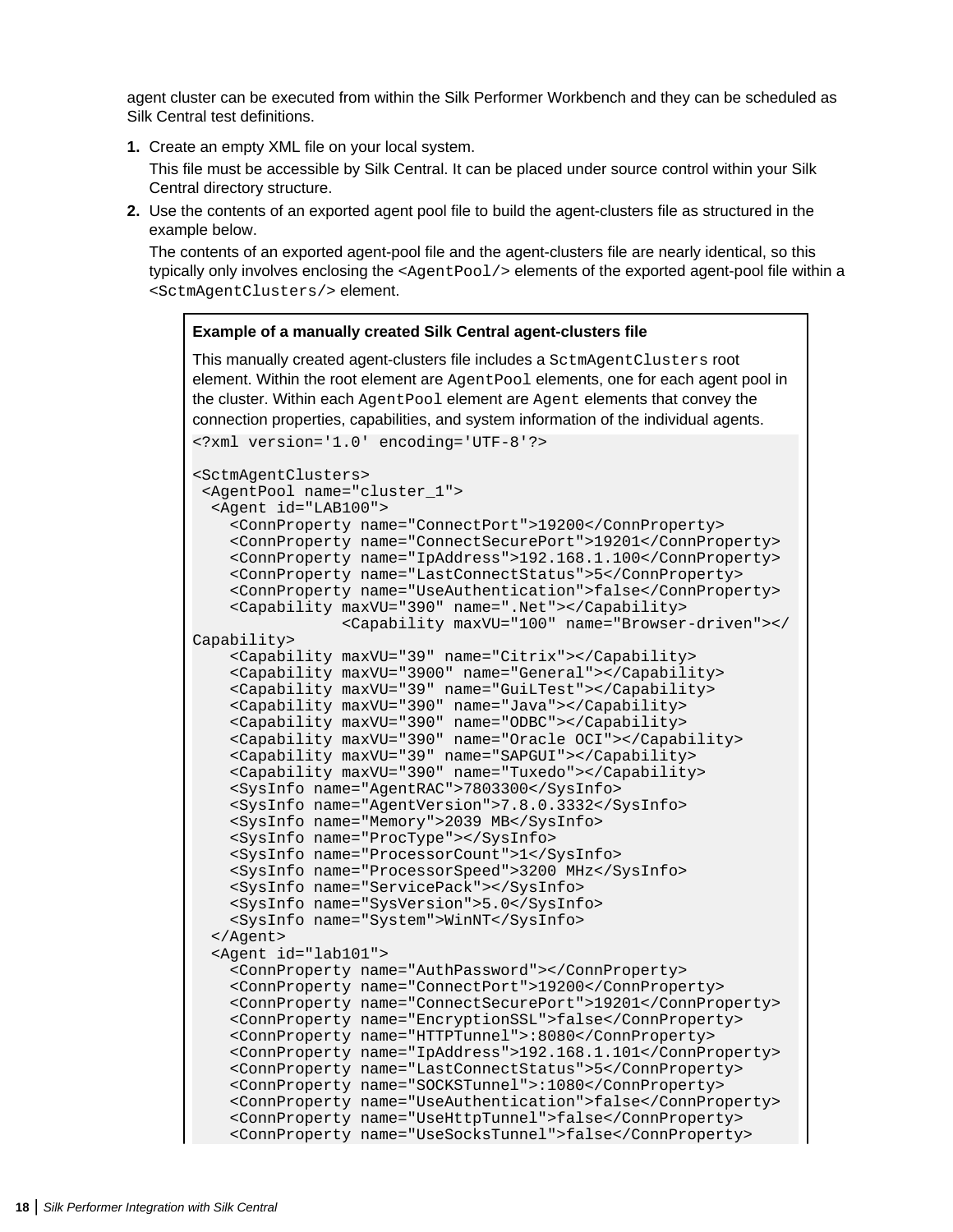```
 <Capability maxVU="380" name=".Net"></Capability>
                 <Capability maxVU="100" name="Browser-driven"></
Capability>
    <Capability maxVU="38" name="Citrix"></Capability>
     <Capability maxVU="3800" name="General"></Capability>
     <Capability maxVU="38" name="GuiLTest"></Capability>
     <Capability maxVU="380" name="Java"></Capability>
     <Capability maxVU="380" name="ODBC"></Capability>
     <Capability maxVU="380" name="Oracle OCI"></Capability>
     <Capability maxVU="38" name="SAPGUI"></Capability>
     <Capability maxVU="380" name="Tuxedo"></Capability>
     <SysInfo name="AgentRAC">7803300</SysInfo>
     <SysInfo name="AgentVersion">7.8.0.3343</SysInfo>
     <SysInfo name="Memory">1983 MB</SysInfo>
     <SysInfo name="ProcType">Intel Pentium IV</SysInfo>
     <SysInfo name="ProcessorCount">2</SysInfo>
     <SysInfo name="ProcessorSpeed">3200 MHz</SysInfo>
     <SysInfo name="ServicePack">Service Pack 2</SysInfo>
     <SysInfo name="SysVersion">5.2</SysInfo>
     <SysInfo name="System">WinNT</SysInfo>
  </Agent>
  </AgentPool>
  <AgentPool name="cluster_2">
  <Agent id="LAB200">
     <ConnProperty name="ConnectPort">19200</ConnProperty>
     <ConnProperty name="ConnectSecurePort">19201</ConnProperty>
     <ConnProperty name="IpAddress">192.168.2.200</ConnProperty>
     <ConnProperty name="LastConnectStatus">5</ConnProperty>
     <ConnProperty name="UseAuthentication">false</ConnProperty>
     <Capability maxVU="390" name=".Net"></Capability>
                 <Capability maxVU="100" name="Browser-driven"></
Capability>
     <Capability maxVU="39" name="Citrix"></Capability>
     <Capability maxVU="3900" name="General"></Capability>
     <Capability maxVU="39" name="GuiLTest"></Capability>
     <Capability maxVU="390" name="Java"></Capability>
     <Capability maxVU="390" name="ODBC"></Capability>
     <Capability maxVU="390" name="Oracle OCI"></Capability>
     <Capability maxVU="39" name="SAPGUI"></Capability>
     <Capability maxVU="390" name="Tuxedo"></Capability>
     <SysInfo name="AgentRAC">7803300</SysInfo>
     <SysInfo name="AgentVersion">7.8.0.3332</SysInfo>
     <SysInfo name="Memory">2039 MB</SysInfo>
     <SysInfo name="ProcType"></SysInfo>
     <SysInfo name="ProcessorCount">1</SysInfo>
     <SysInfo name="ProcessorSpeed">3200 MHz</SysInfo>
     <SysInfo name="ServicePack"></SysInfo>
     <SysInfo name="SysVersion">5.0</SysInfo>
     <SysInfo name="System">WinNT</SysInfo>
  </Agent>
  <Agent id="lab201">
     <ConnProperty name="AuthPassword"></ConnProperty>
     <ConnProperty name="ConnectPort">19200</ConnProperty>
     <ConnProperty name="ConnectSecurePort">19201</ConnProperty>
     <ConnProperty name="EncryptionSSL">false</ConnProperty>
     <ConnProperty name="HTTPTunnel">:8080</ConnProperty>
     <ConnProperty name="IpAddress">192.168.2.201</ConnProperty>
     <ConnProperty name="LastConnectStatus">5</ConnProperty>
     <ConnProperty name="SOCKSTunnel">:1080</ConnProperty>
     <ConnProperty name="UseAuthentication">false</ConnProperty>
     <ConnProperty name="UseHttpTunnel">false</ConnProperty>
     <ConnProperty name="UseSocksTunnel">false</ConnProperty>
     <Capability maxVU="380" name=".Net"></Capability>
                 <Capability maxVU="100" name="Browser-driven"></
```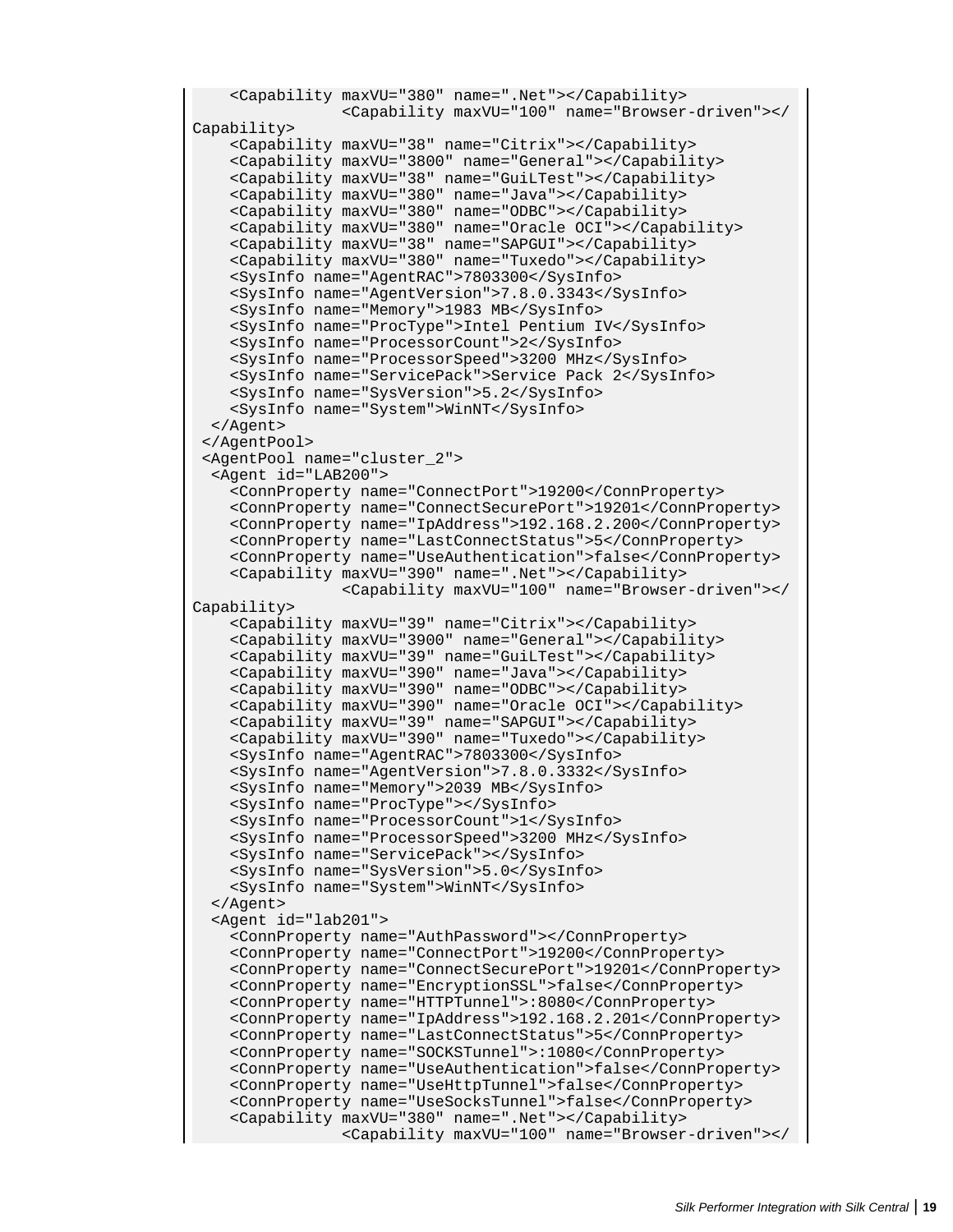```
Capability>
     <Capability maxVU="38" name="Citrix"></Capability>
     <Capability maxVU="3800" name="General"></Capability>
     <Capability maxVU="38" name="GuiLTest"></Capability>
     <Capability maxVU="380" name="Java"></Capability>
     <Capability maxVU="380" name="ODBC"></Capability>
     <Capability maxVU="380" name="Oracle OCI"></Capability>
     <Capability maxVU="38" name="SAPGUI"></Capability>
     <Capability maxVU="380" name="Tuxedo"></Capability>
     <SysInfo name="AgentRAC">7803300</SysInfo>
     <SysInfo name="AgentVersion">7.8.0.3343</SysInfo>
     <SysInfo name="Memory">1983 MB</SysInfo>
     <SysInfo name="ProcType">Intel Pentium IV</SysInfo>
     <SysInfo name="ProcessorCount">2</SysInfo>
     <SysInfo name="ProcessorSpeed">3200 MHz</SysInfo>
     <SysInfo name="ServicePack">Service Pack 2</SysInfo>
     <SysInfo name="SysVersion">5.2</SysInfo>
     <SysInfo name="System">WinNT</SysInfo>
   </Agent>
   <Agent id="lab203">
     <ConnProperty name="ConnectPort">19200</ConnProperty>
     <ConnProperty name="ConnectSecurePort">19201</ConnProperty>
     <ConnProperty name="IpAddress">192.168.2.203</ConnProperty>
     <ConnProperty name="LastConnectStatus">5</ConnProperty>
     <ConnProperty name="UseAuthentication">false</ConnProperty>
     <Capability maxVU="650" name=".Net"></Capability>
                 <Capability maxVU="100" name="Browser-driven"></
Capability>
     <Capability maxVU="65" name="Citrix"></Capability>
     <Capability maxVU="6500" name="General"></Capability>
     <Capability maxVU="65" name="GuiLTest"></Capability>
     <Capability maxVU="650" name="Java"></Capability>
     <Capability maxVU="650" name="ODBC"></Capability>
     <Capability maxVU="650" name="Oracle OCI"></Capability>
     <Capability maxVU="65" name="SAPGUI"></Capability>
     <Capability maxVU="650" name="Tuxedo"></Capability>
     <SysInfo name="AgentRAC">7803300</SysInfo>
     <SysInfo name="AgentVersion">7.8.0.3371</SysInfo>
     <SysInfo name="Memory">3318 MB</SysInfo>
     <SysInfo name="ProcType"></SysInfo>
     <SysInfo name="ProcessorCount">2</SysInfo>
     <SysInfo name="ProcessorSpeed">3000 MHz</SysInfo>
     <SysInfo name="ServicePack"></SysInfo>
     <SysInfo name="SysVersion">5.2</SysInfo>
     <SysInfo name="System">WinNT</SysInfo>
   </Agent>
  </AgentPool>
</SctmAgentClusters>
```
Once you have created an agent clusters file, you must configure Silk Central to reference the file. Silk Central will copy the file to the execution servers so that whenever a Silk Performer project with dynamic workload-assignment is executed, the project will read the file to determine how workload should be allocated to the agents within the cluster.

### **Uploading Your Agent-Cluster File to Silk Central**

After you have created the agent-cluster file for your project, you need to upload the file from your source control system to Silk Central. When your Silk Performer project with dynamic workload-assignment is executed, the project will read the file to determine how workload should be allocated to the agents, which are the execution servers, within your cluster.

```
1. Navigate to Administration > System .
```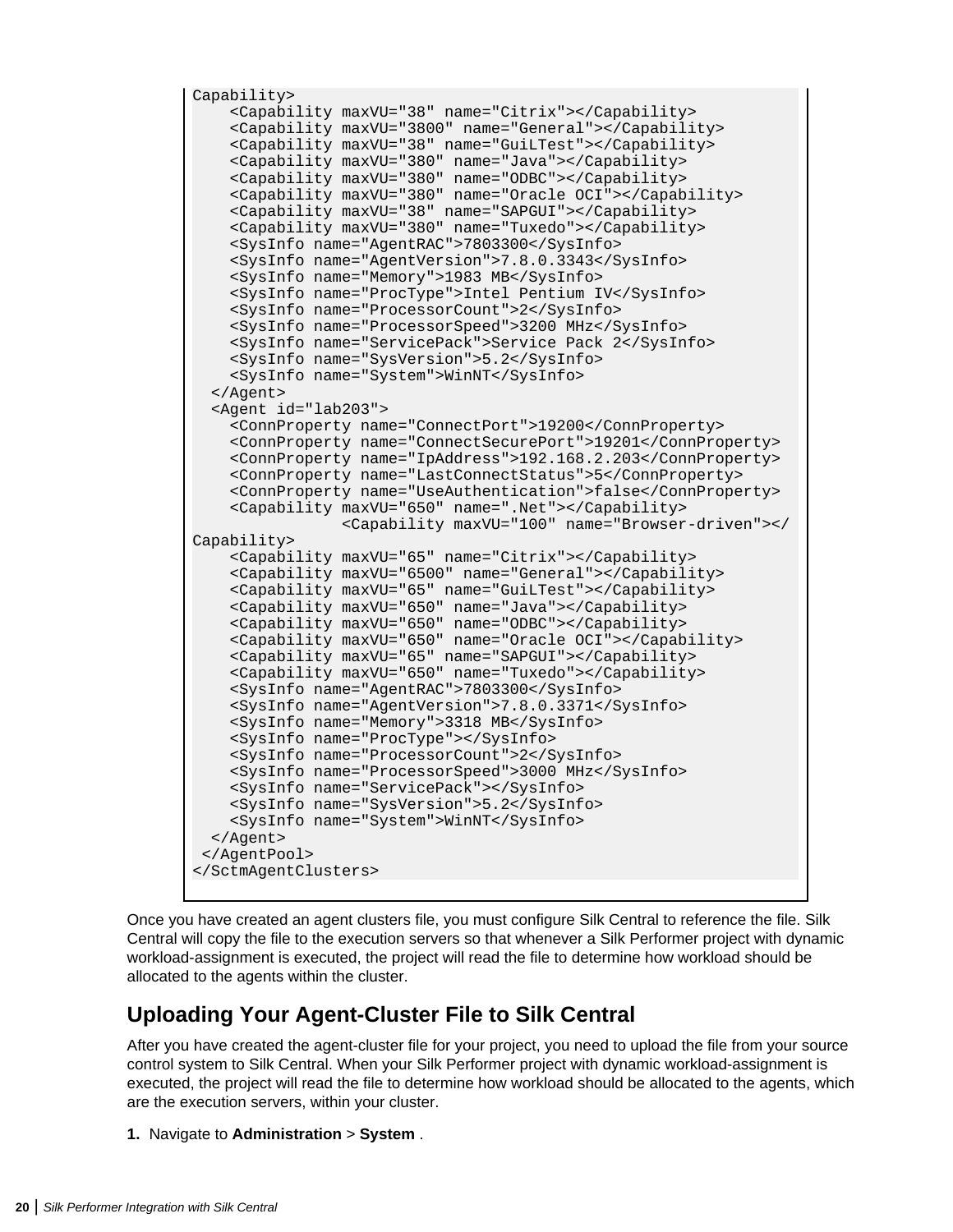- <span id="page-20-0"></span>**2.** Click the **Load Test Agent Clusters** tab.
- **3.** Click **Upload**. The **Upload Agent Clusters File** dialog box opens.
- **4.** Click **Browse** to browse to and select the agent-clusters file.
- **5.** Click **OK** to confirm your selection.

You have now completed configuration of dynamic workload-assignment for your project.

## **Assigning Agents to Workload**

This task can only be performed after you have configured workload for your project.

- **1.** Click **Run Test** on the workflow bar. The **Workflow Workload Configuration** dialog box appears.
- **2.** Click the **Agent Assignment** tab.
- **3.** Select the **Assignment type**:
	- **Static assignment to project agents** : Use this method to statically assign specific agent computers (rather than clusters of agents) to your project. No agent-availability check is performed with this method and agent locking is disabled. Select this method if you want to use Agents deployed in the cloud.
	- **Dynamic assignment to project agents** : With this method, workload is delivered using dynamic agent-assignment at execution time against the project's agents. Workload delivery is enhanced with agent-capability specifications to create optimized workload-to-agent assignments based on the capabilities of each agent. Agent locking at execution time is enabled with this method. Only responding agents that are not currently used by another controller are used with this method.
	- **Dynamic assignment to Silk Central agent cluster** : Silk Performer workload delivered by way of Silk Central can also use dynamic workload-to-agent assignment. Within Silk Performer you choose the name of the agent cluster (from the drop list) that should deliver your test's workload. Silk Central then provides the list of agent computers that are assigned to the cluster. Workload is then assigned to specific agents at the moment of execution based on the capabilities of the individual agents. After you connect to Silk Central, you are presented with the list of available agent clusters. In the rightmost window, you can view the agents that are currently associated with the selected agent cluster.
- **4.** Define the agents that are to deliver the workload for your test.
	- If you selected **Static assignment to project agents** , you can check the **Even user distribution** check box to distribute all existing user types evenly across all agents, depending on each agent's general replay capabilities. To use agents that run as virtual machines in the cloud, check the **Use cloud agents** check box. Click **Cloud Agent Manager** to manage your agents in the cloud.
	- If you selected **Dynamic assignment to project agents** , workload is delivered automatically using dynamic agent-assignment at execution time against the project's agents.
	- If you selected **Dynamic assignment to Silk Central agent cluster** , you are asked to log in to Silk Central. When you are logged in, you can select the available agent cluster.

The **Agents** list box displays the available agents.

- **5.** Check the **Agent resource utilization** check box to assign a maximum percentage of total virtual users that each agent can run based on the agent's replay capabilities.
- **6.** Check the **Balance load across agents** check box to apportion workload across agents.
- **7.** If you selected **Static assignment to project agents** , use the lower window of the **Agent Assignment** page to define workload assignments for user groups.

**Note:** Available options vary depending on the selected workload model.

- **8.** Click **User Distribution Overview** to view the assignment of virtual users to the agent computers that are currently available and then click **Close**.
- **9.** Click **OK** to save your settings.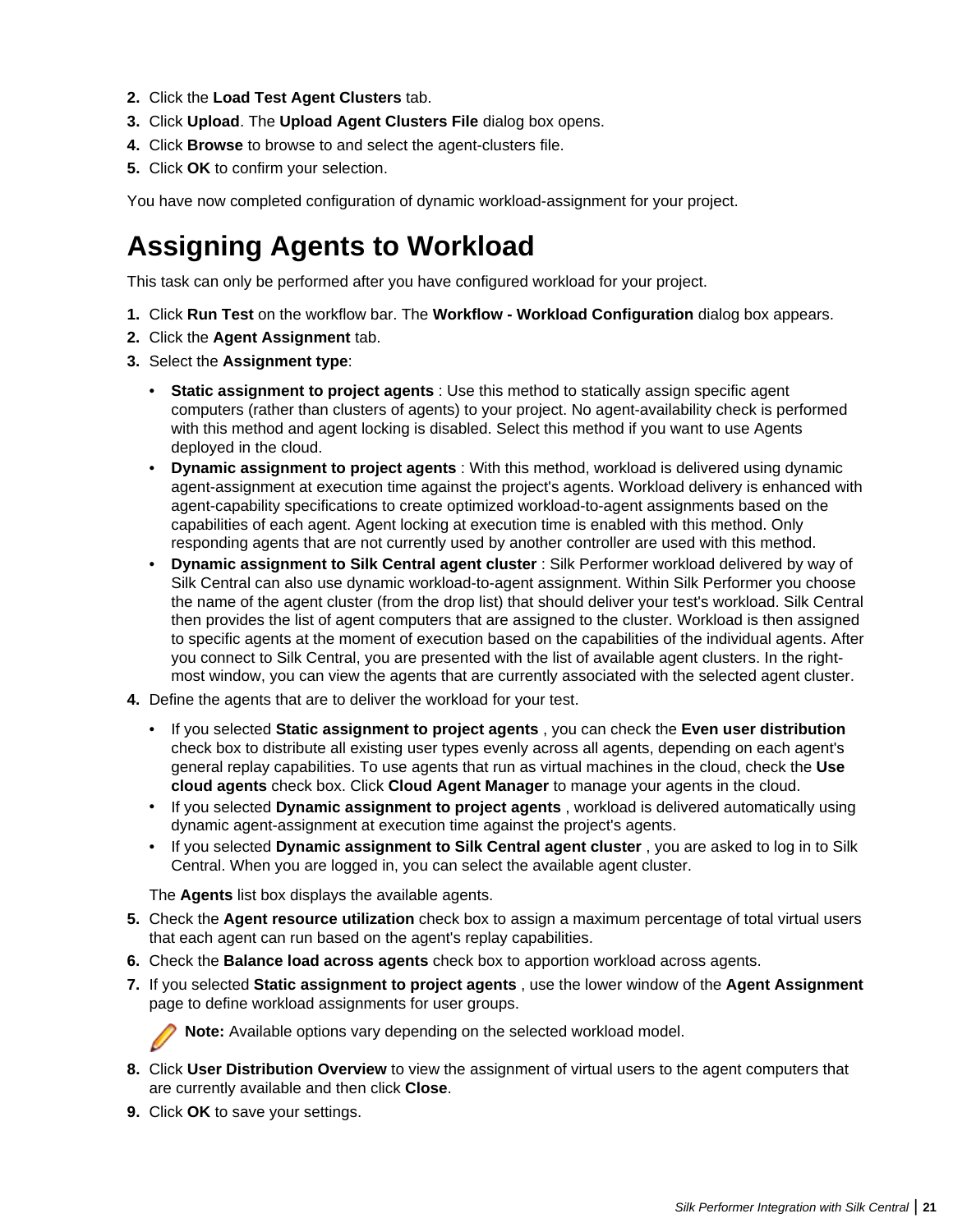<span id="page-21-0"></span>Workload will be assigned to agents based on the agent-assignment settings you have configured. If there are not enough agents with the required capabilities to deliver the required workload, you will be presented with an error message and details regarding the user types that did not receive an agent assignment.

## **Successfully Running a Silk Performer Project in Silk Central**

To successfully run your Silk Performer project you need to first run the test in Silk Performer. This generates user group information which is stored in the project file and is needed by Silk Central. To run the test in Silk Performer, click **Run Test** in the Silk Performer Workflow bar. When the test completes upload it again to Silk Central.

If you do not run the test in Silk Performer, an error message box with the following text might display: Silk Performer Execution Error - LoadtestController: 3109 - No usergroup(s) specified".

## **Running Your Test**

If you have successfully completed all the preceding procedures, you can now run your Silk Performer test.

- **1.** Navigate to Silk Central > Execution .
- **2.** Click the **Execution View** icon.
- **3.** In the **Execution** tree, select the ShopItV Increasing execution execution definition.
- **4.** Click **Run** on the toolbar. Your execution definition is queued on the execution server that you have specified and the **Run** dialog box opens.
- **5.** Check the **Go to Activities page** check box to open the **Activities** page.

### **Viewing Test Run Details**

After you execute a test in Silk Central, the test-activity statistics are available on the **Activities** page. The page includes details about the recently run execution definitions, the currently running execution definitions, and the execution definitions that are scheduled for execution.

- **1.** Navigate to Silk Central > Test Plan.
- **2.** In the **Test Plan** tree, select the ShopItV\_Increasing test definition.
- **3.** Click the **Runs** tab.
- **4.** Click the **Run ID** of the last run to display the **Test Definition Run Results** dialog box.

The **Details** page of the dialog box includes the status of the run, Silk Performer specific details, error messages, and other details of the run.

### **How Silk Central Manages Silk Performer Test Results**

When Silk Performer test runs are executed via Silk Central Test Manager, the tests are run and the result files are generated in the usual way, with Silk Performer agents hosting the virtual users that are run during the tests. Silk Central only schedules the tests and invokes the Silk Performer replay engine.

Once a test is complete, Silk Performer results are passed to and stored within the Silk Central database. The metrics used to generate Silk Performer overview reports cannot be called directly from the Silk Central database.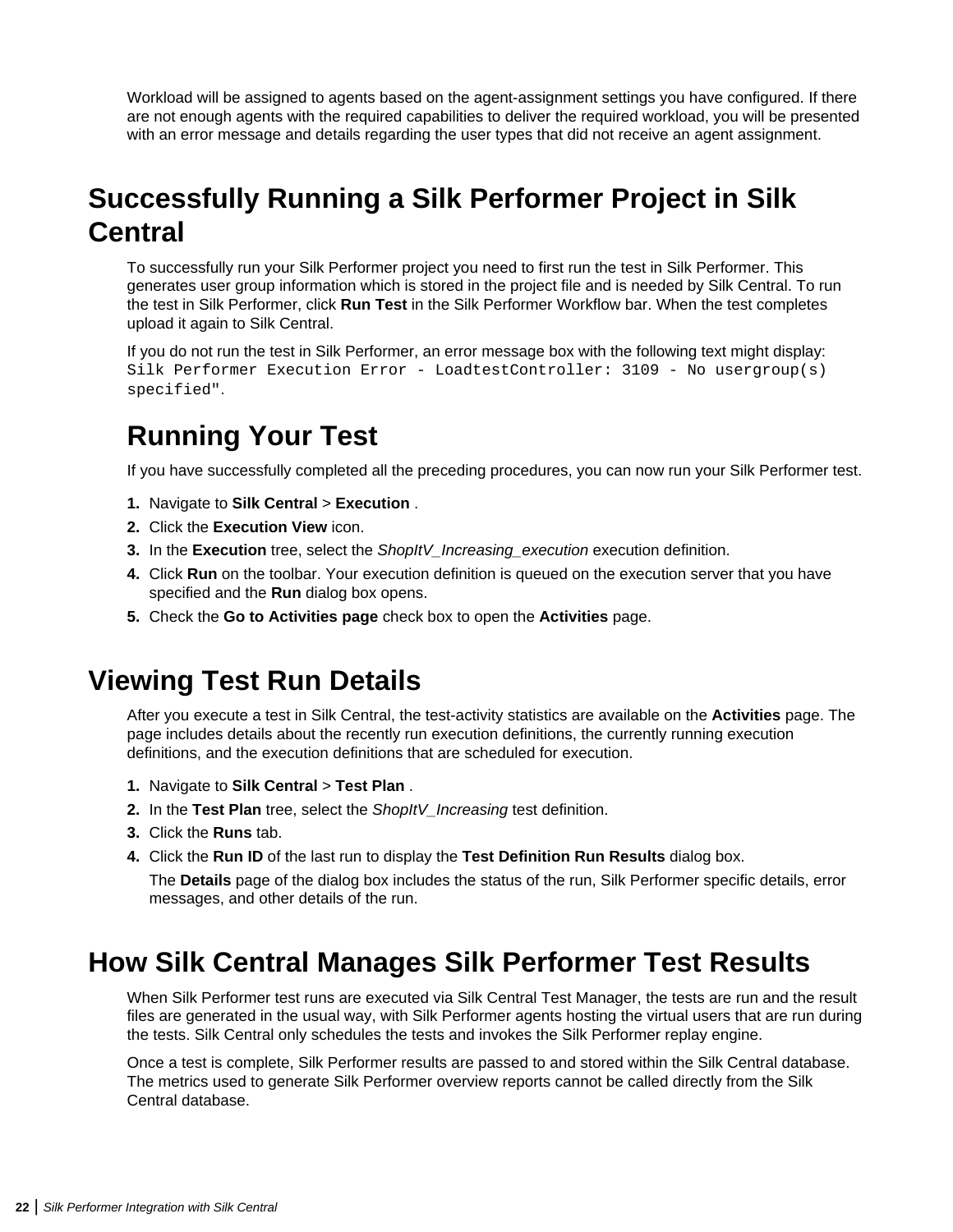<span id="page-22-0"></span>**Note:** To download the results of a Silk Performer test run via Silk Central, select the test in **Tests** > **Details View**. Click the **Runs** tab. Click **Download Results** in the **Actions** column of the desired test run.

## **Analyzing Results in Performance Explorer**

Performance Explorer enables in-depth analysis of Silk Performer test results. The **Analyze Results** option in Silk Central downloads the selected results to Performance Explorer where you can evaluate the results of your optimization efforts. Performance Explorer also enables you to compare statistics from multiple test runs side-by-side in cross load-test reports. For additional information, see Creating a Cross Load-Test Report.

**Note:** For additional information regarding the use of Performance Explorer and the integration of Performance Explorer with Silk Central, refer to Performance Explorer Help.

- **1.** Navigate to Silk Central > Test Plan.
- **2.** In the **Test Plan** tree, select the ShopItV\_Increasing test definition.
- **3.** Click the **Runs** tab.
- **4.** In the **Actions** column, click the **Analyze Results...** icon. A download dialog box opens, showing you the name of the Performance Explorer command file (. sppecmd) that you are about to download.
- **5.** Click **Open** to open the results in Performance Explorer.

Performance Explorer opens, connected directly to your Silk Central installation, and fetches the results of the selected execution run. The results are displayed in an overview report. For additional information regarding overview reports, refer to the Performance Explorer Help.

### **Running an Attended Test**

You may need to run Silk Performer tests that are not tied to Silk Central schedules. For this reason the integration of Silk Performer with Silk Central supports attended tests. Attended tests are Silk Performer tests that are executed manually in Silk Performer and are not executed automatically based on a predefined schedule in Silk Central.

When you **open** a Silk Central project, you need to check out the project from a source control profile, edit the project, and check the project back in to Silk Central. When you import a project, you only need to download a copy of the project and work with the project independently of Silk Central. Any changes you make to an imported project have no effect on Silk Central. To import a Silk Central project, you only need a Web connection.

Once you have executed an attended Silk Performer test, upload the test results to Silk Central and associate the results with a Silk Performer test definition. Finally, analyze the results of the test in Performance Explorer, as described in Analyzing Results in Performance Explorer.

## **Adding Another Test Definition**

To continue with this tutorial you need to add another Silk Performer test definition to Silk Central, as described in Uploading Projects to Silk Central. In the Silk Performer Test Definitions container that you created earlier, create a Silk Performer test definition called ShopIt\_Modem. Upload your SampleWeb project to this new test definition.

## **Executing an Attended Test Run**

**1.** Navigate to Silk Central > Test Plan.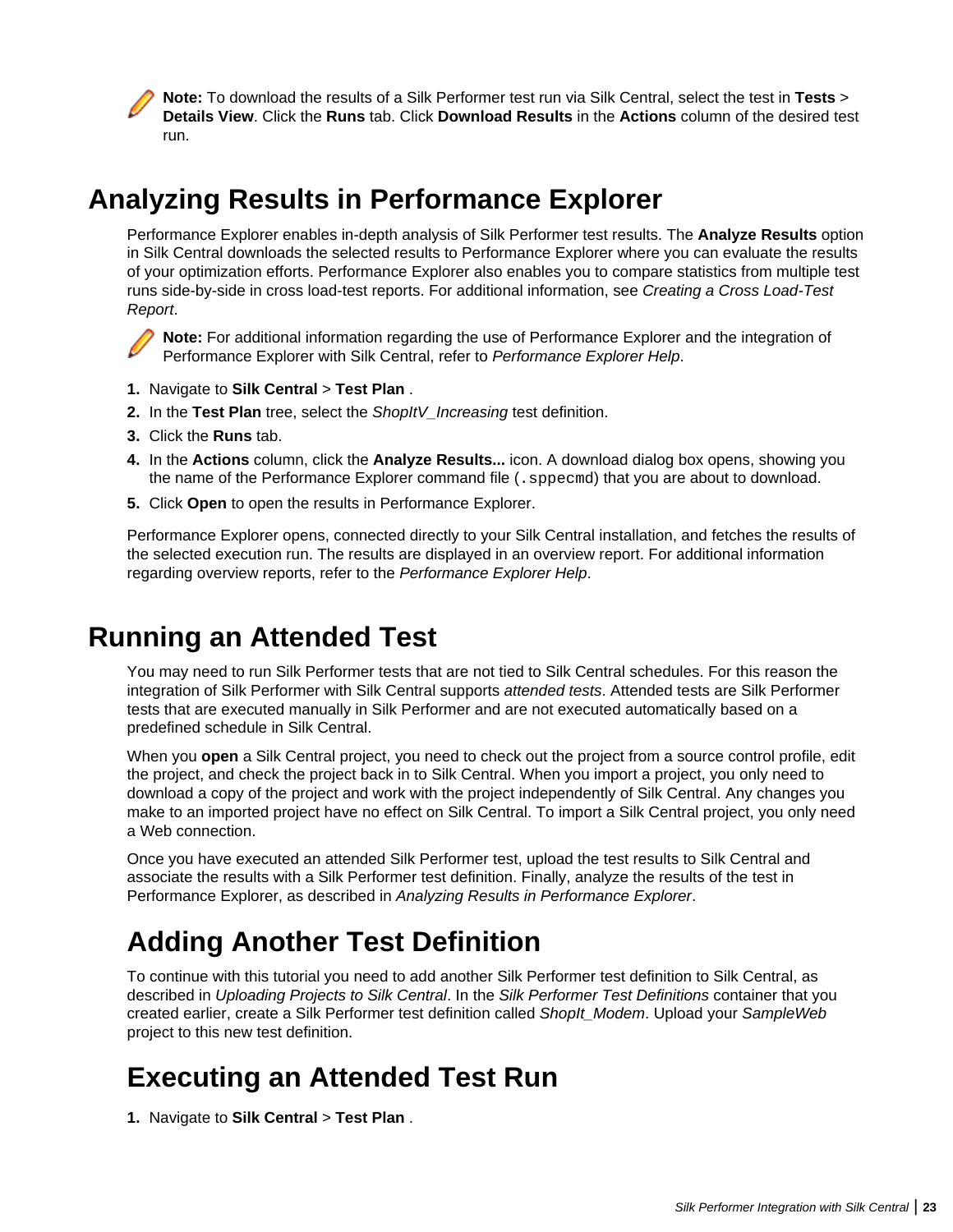- <span id="page-23-0"></span>**2.** In the Test Plan tree, select your new ShopIt Modem test definition.
- **3.** Click the **Properties** tab.
- **4.** In the **Silk Performer Test Properties** section, click the **Run Attended Test** icon. A file download dialog box opens, asking you to confirm that you wish to run the specified Silk Performer command file, .spwbcmd.
- **5.** Click **OK** to open the file in Silk Performer. Silk Performer is invoked. The **Run Attended** dialog box opens.
- **6.** Select the target directory for your Silk Performer project and click **OK**. The **Workload Configuration** dialog box opens with the worload settings that are associated with the SampleWeb project..
- **7.** Click **Run** to execute the Silk Performer test in exactly the same way as if it were executed from Silk Central as an unattended test.



**Note:** For the purposes of this tutorial, vary your workload settings. For example, you might select a dynamic workload type and a user profile that simulates 56k modem users. After editing the workload settings, click **Run** to begin the test and monitor the test through Silk Performer.

### **Uploading Test Results to Silk Central**

**1.** Choose **Results** > **Upload Results to Silk Central** .

Alternatively, you can right-click a results node and choose **Upload Results to Silk Central** .

If the project has previously been uploaded to Silk Central, the association with a Silk Central test definition is already known and preselected. Click **Next** and go to step 4.

- **2.** From the **Projects** list, select the Silk Central project to which you want to upload the Silk Performer test results and click **Next**.
- **3.** From the menu tree, select the test definition to which you want to upload the results and click **Next**. Alternatively you can right-click in the tree and choose various menu items to create a new test definition, child test definition, test folder, or child test folder to which the results are saved.
- **4.** On the **Select results** page, check the appropriate check boxes in the **Results** list to select the results to upload along with the project.
- **5.** Click **Next**.
- **6.** On the **Specify product information and result status** page, specify the version and build numbers for the assigned product to which the uploaded results belong.
- **7.** Check the checkbox **Enable automatic test result upload** to let Silk Performer upload test results automatically after each test run.



- **8.** Click **Finish** to upload the results. A confirmation dialog box asks if you want to delete the local copies of the uploaded results.
- **9.** Click **Yes**.

### **Creating a Cross Load-Test Report**

Performance Explorer offers a cross load-test comparison report facility. You can select up to four load-test runs for comparison. Heat fields and rankings help you analyze the results of your optimization efforts across runs.

Cross load-test reports are structured like standard baseline reports. They offer summary reports and statistics regarding transactions, page timers, Web forms, rankings, and errors. For additional information regarding cross load-test reports, refer to Performance Explorer Help.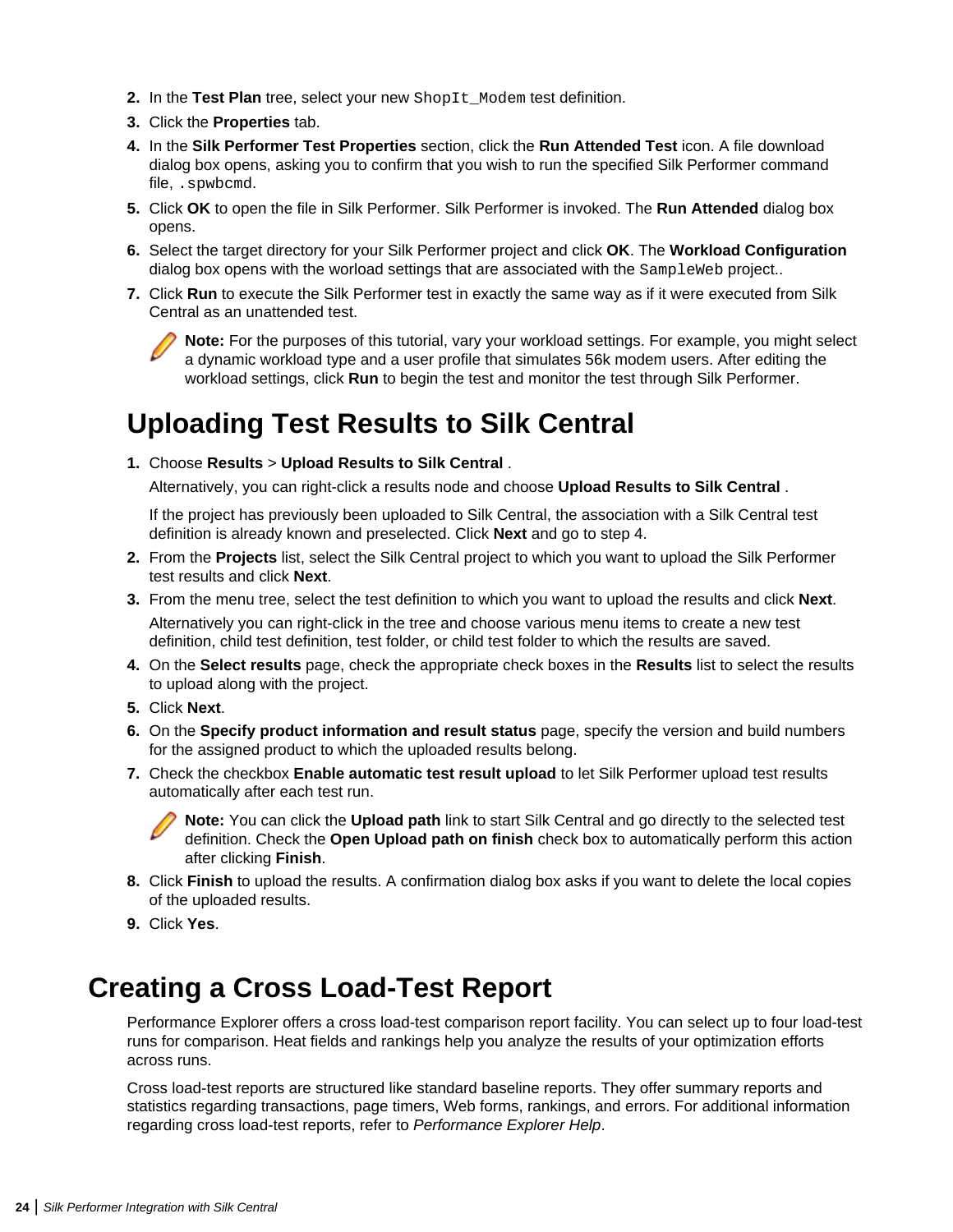<span id="page-24-0"></span>To compare the results of the ShopItV Increasing and ShopIt Modem test executions, follow the steps described in Generating a Cross Load-Test Report.



**Note:** If you have followed the steps in this tutorial, the execution results for the test definitions will be loaded into the **Silk Central** tab in Performance Explorer. If they are not, download the results from the **Run** tab in Silk Central, as described in Analyzing Results in Performance Explorer. Alternatively, you can download the results from Performance Explorer by right-clicking within the project tree and selecting **Add Silk Central Results**.

## **Generating a Cross Load-Test Report**

Generate a cross load-test report to compare the results of up to four test executions side-by-side.

For rankings, the baseline test is always listed as the first test.

- **1.** Within Performance Explorer, click the **New Cross Loadtest Report** button on the toolbar. The **Cross Loadtest Report** window opens.
- **2.** Open a maximum of four tests.

Each new report is assigned a title with a unique number from one to four.

Each new load-test execution you open appears on the **Silk Central** page alongside the other executions you have imported.

**3.** From the **Explore** tab, drag the executions that you want to include in the report into the **Cross Loadtest Report** window.

Alternative: Right-click a test definition in the file menu tree on the Performance Explorer **Silk Central** tab and choose **Cross Loadtest Report**. All executions of the selected test definition will then be automatically added to a cross load-test report.

A **b** icon or **baseline** tag identifies the baseline execution in each report. All measures that are evaluated against the baseline are identified with heat fields.



**Note:** Pass your cursor over any heat field to view the details of the heat-field setting.



**Note:** To define a different execution run as the baseline to which the other tests should be compared, right-click the execution and choose **Set as Baseline**.

## **Analyzing Cross Load-Test Reports**

In cross load-test reports, the results of multiple test runs are compared side-by-side. To facilitate comparison, one run is defined as the baseline to which the other runs are compared. Any test run can be set as the baseline. A **b** icon or baseline tag identifies the baseline execution in each report. All measures that are evaluated against the baseline are identified with heat fields.

#### **Example Analysis of a Cross Load-Test Report**

In this example, *Loadtest 1* is a load test with a workload of 56k modem users and a dynamic workload model. The test is derived from the ShopIt Modem test definition. Loadtest 1 is tagged as the baseline execution. Loadtest 2 is a load test with a workload of high-speed connection users and an increasing workload model. If the heat field next to Loadtest 2 in the cross load-test report is green, then Loadtest 2 has performed better than Loadtest 1.

Move the cursor over any heat field in the cross load-test report to see the details of the heat field setting.

If Loadtest 2 were defined as the baseline, then the heat field for Loadtest 1 would be red, indicating that Loadtest 1 performed significantly worse than Loadtest 2.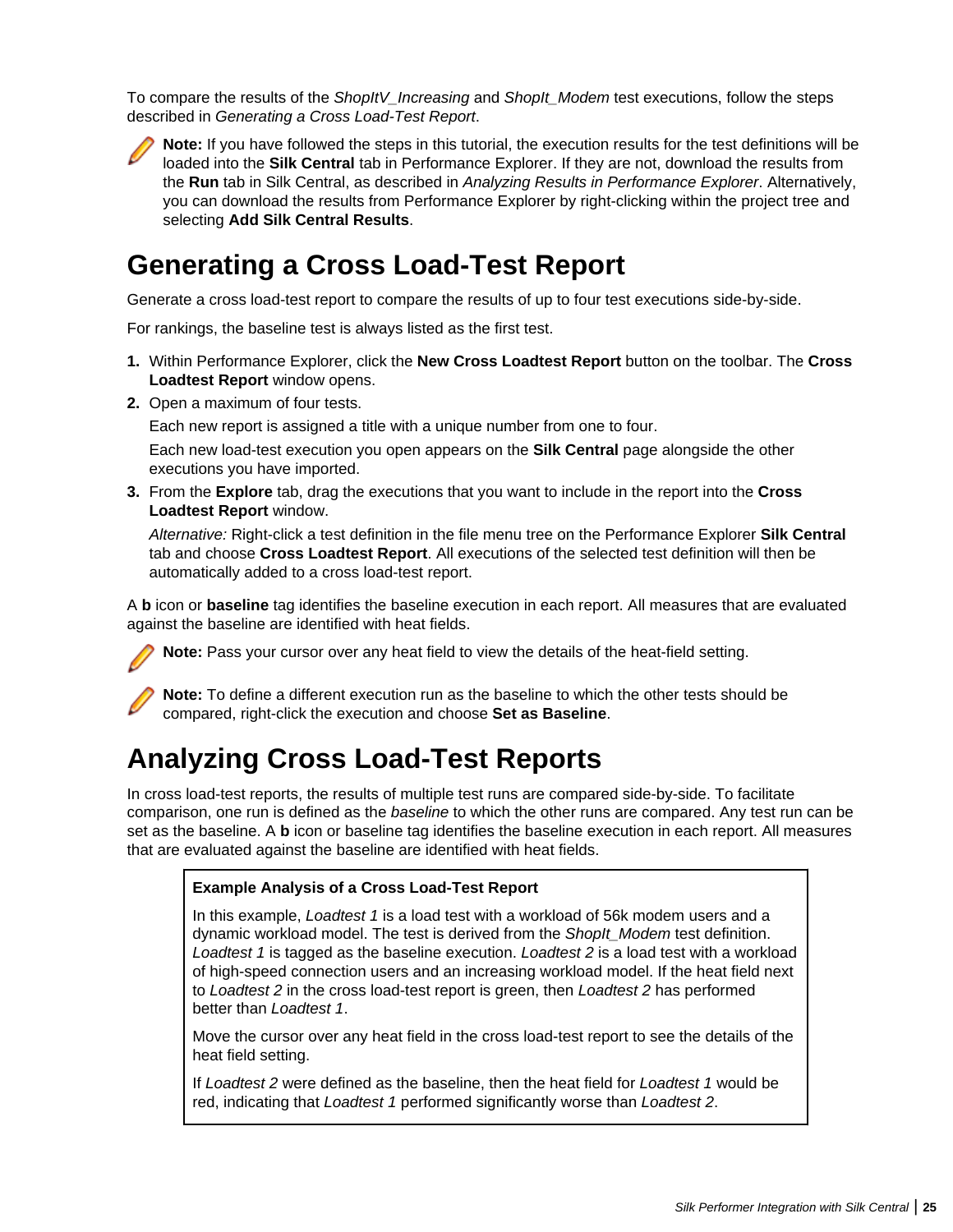## **Index**

#### **A**

agent clusters assigning workload [14](#page-13-0) creating [15](#page-14-0), [17](#page-16-0) preparing file for Silk Central [15](#page-14-0) uploading files to Silk Central [20](#page-19-0) agent computers defining capabilities [15](#page-14-0) tagging with replay capabilities [15](#page-14-0) agents assigning workload [21](#page-20-0) balancing load [21](#page-20-0) resource utilization [21](#page-20-0) analyzing cross load-test reports [25](#page-24-0) analyzing results Performance Explorer [23](#page-22-0) assigning execution servers [13](#page-12-0) test definitions to execution definitions [13](#page-12-0) workload to agent clusters [14](#page-13-0) assigning workload to agents [21](#page-20-0) attended test runs executing [23](#page-22-0) attended tests running [23](#page-22-0)

### **C**

configuring directory settings [6](#page-5-0) Silk Performer workbench [6](#page-5-0) configuring access to Silk Central [6](#page-5-0) creating agent clusters [15](#page-14-0), [17](#page-16-0) cross load-test reports [24](#page-23-0) execution definitions in Silk Central [12](#page-11-0) Silk Performer projects [7](#page-6-0) creating execution definitions overview [12](#page-11-0) cross load-test reports analyzing [25](#page-24-0) creating [24](#page-23-0)

### **D**

defining agent computer capabilities [15](#page-14-0) defining agent computer capabilities overview [14](#page-13-0) directories settings [7](#page-6-0) directory settings configuring [6](#page-5-0) source code control [7](#page-6-0)

### **E**

executing attended test runs [23](#page-22-0) Try Script runs [9](#page-8-0)

executing Try Script runs overview [9](#page-8-0) execution definitions creating in Silk Central [12](#page-11-0) scheduling [13](#page-12-0) execution servers assigning [13](#page-12-0) exporting agent-pool file [15](#page-14-0)

### **I**

installation ShopIt sample Web application [7](#page-6-0)

### **O**

outlining projects [8](#page-7-0) overview [5](#page-4-0)

### **P**

parsing functions creating out of TrueLog Explorer [10](#page-9-0) projects outlining [8](#page-7-0) uploading to Silk Central [11](#page-10-0)

### **R**

recording sample Web application [9](#page-8-0) reports generating cross load-test [25](#page-24-0) running attended tests [23](#page-22-0) Silk Performer tests [22](#page-21-0) running successfully Silk Performer projects [22](#page-21-0)

### **S**

sample Web application recording [9](#page-8-0) scheduling execution definitions [13](#page-12-0) session handling customizing [10](#page-9-0) setting up Silk Central projects [11](#page-10-0) test containers [11](#page-10-0) ShopIt sample Web application [7](#page-6-0) Silk Central creating agent clusters file [17](#page-16-0) exporting agent-pool file [15](#page-14-0) managing test results [22](#page-21-0)